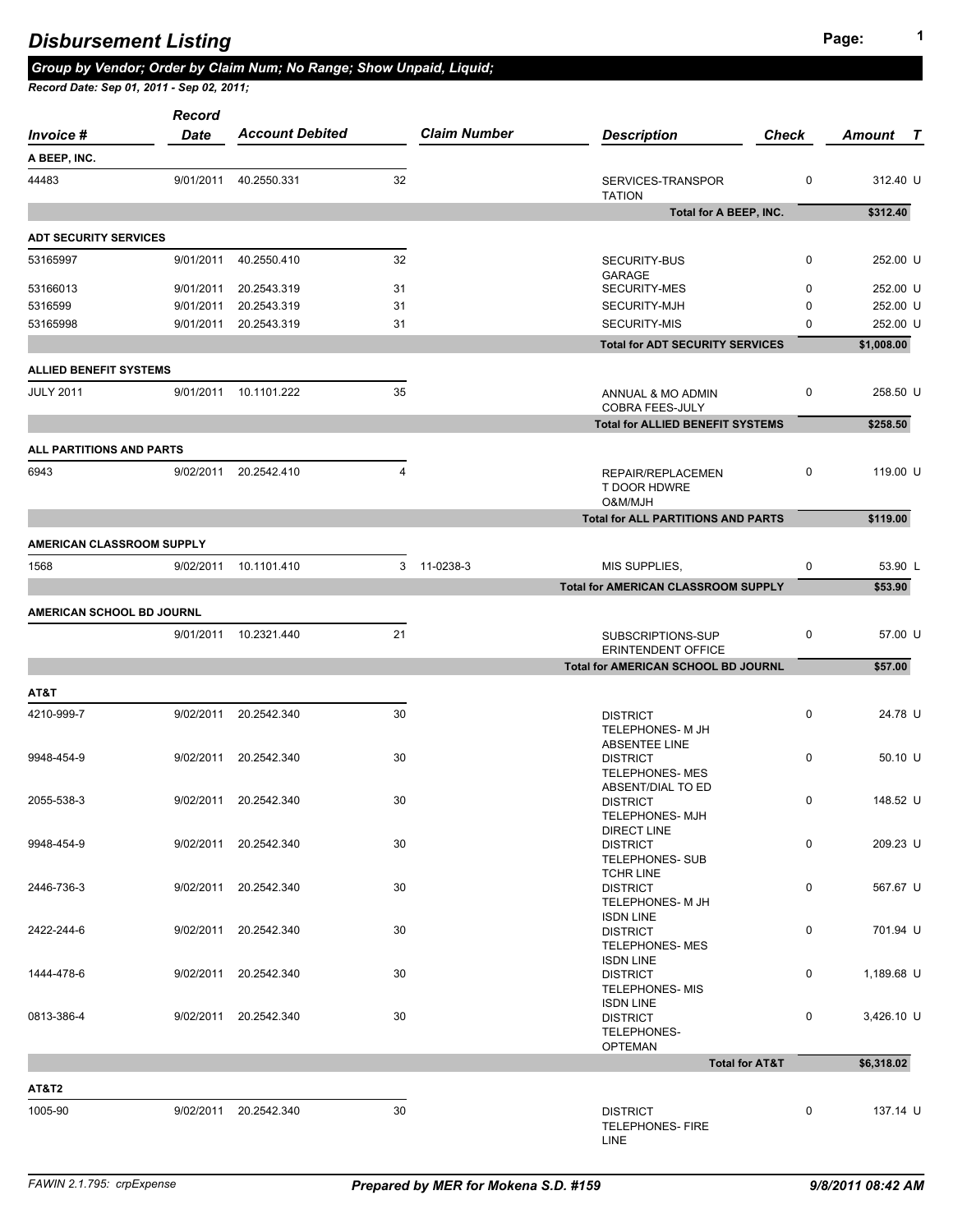|                                             | <b>Record</b> |                                                |                |                              |                                                               |                            |                                                            |
|---------------------------------------------|---------------|------------------------------------------------|----------------|------------------------------|---------------------------------------------------------------|----------------------------|------------------------------------------------------------|
| <i>Invoice</i> #                            | <b>Date</b>   | <b>Account Debited</b>                         |                | <b>Claim Number</b>          | <b>Description</b>                                            | <b>Check</b>               | Amount T                                                   |
| 3120-313-0                                  |               | 9/02/2011 20.2542.340                          | 30             |                              | <b>DISTRICT</b><br>TELEPHONES-<br><b>CENTREX</b>              | $\mathbf 0$                | 957.52 U                                                   |
|                                             |               |                                                |                |                              |                                                               | <b>Total for AT&amp;T2</b> | \$1,094.66                                                 |
| <b>BEAVER CREEK ENTERPRISES</b>             |               |                                                |                |                              |                                                               |                            |                                                            |
| 18410                                       |               | 9/01/2011 40.2550.412                          | 32             |                              | <b>MAINTENANCE</b><br>PARTS-TRANSPORTAT<br><b>ION</b>         | $\mathbf 0$                | 43.24 U                                                    |
|                                             |               |                                                |                |                              | <b>Total for BEAVER CREEK ENTERPRISES</b>                     |                            | \$43.24                                                    |
| <b>DEBI BLANK</b>                           |               |                                                |                |                              |                                                               |                            |                                                            |
|                                             |               | 9/01/2011 10.1101.410                          | $\mathbf{2}$   |                              | <b>REIMB SUPPLIES-MES</b><br><b>SCHOOL</b>                    | $\mathbf 0$                | 13.75 U                                                    |
|                                             |               |                                                |                |                              | <b>Total for DEBI BLANK</b>                                   |                            | \$13.75                                                    |
| <b>BROOK ELECTRICAL DIST.</b>               |               |                                                |                |                              |                                                               |                            |                                                            |
| 2427510.001                                 |               | 9/02/2011 20.2542.410                          | $\overline{4}$ |                              | REPAIR/REPLACEMEN<br>T O&M/MJH                                | 0                          | 35.78 U                                                    |
| 242268801                                   | 9/01/2011     | 20.2542.410                                    | 31             |                              | <b>O&amp;M REPAIR &amp;</b><br>REPLACEMENT-JACK               | 0                          | 177.50 U                                                   |
|                                             |               |                                                |                |                              | Total for BROOK ELECTRICAL DIST.                              |                            | \$213.28                                                   |
| <b>PAM CADY</b>                             |               |                                                |                |                              |                                                               |                            |                                                            |
|                                             |               | 9/01/2011 10.1101.690                          | 5              |                              | <b>BOOK FEE</b><br>REFUND-QUALIFIES<br>FOR FEE WAIVER         | 0                          | 234.00 U                                                   |
|                                             |               |                                                |                |                              | <b>Total for PAM CADY</b>                                     |                            | \$234.00                                                   |
| <b>CAMELOT THERAPEUTIC SCHLS</b>            |               |                                                |                |                              |                                                               |                            |                                                            |
| <b>AUGUST</b>                               |               | 9/02/2011 10.4120.678                          | 10             |                              | PRIVATE TUITION<br><b>AUGUST</b>                              | 0                          | 2,522.17 U                                                 |
| JUNE ESY                                    |               | 9/01/2011 10.4120.674                          | 10             |                              | SP ED CO-OP TUITION<br><b>JUNE</b>                            | 0                          | 2,882.48 U                                                 |
| <b>JULY ESY</b>                             |               | 9/01/2011 10.4120.674                          | 10             |                              | SP ED CO-OP TUITION<br><b>JULY</b>                            | 0                          | 5,404.65 U                                                 |
|                                             |               |                                                |                |                              | <b>Total for CAMELOT THERAPEUTIC SCHLS</b>                    |                            | \$10,809.30                                                |
|                                             |               |                                                |                |                              |                                                               |                            |                                                            |
|                                             |               |                                                |                |                              |                                                               |                            |                                                            |
|                                             |               | 9/02/2011 10.2630.320                          | 30             |                              | <b>LEASE ON</b><br>COPIERS/PRINTERS                           | $\mathbf 0$                |                                                            |
|                                             |               |                                                |                |                              | 4TH OF 5 YR-SEPT<br><b>Total for CANON FINANCIAL SERVICES</b> |                            | \$4,670.00                                                 |
| <b>CANON FINANCIAL SERVICES</b><br>11256426 |               |                                                |                |                              |                                                               |                            |                                                            |
| <b>JOE CASTELLONI</b><br><b>1ST QTR 12</b>  |               | 9/02/2011 10.1111.222                          | 35             |                              | <b>MEDICAL INSURANCE</b><br>RETIREES-1ST QTR                  | 0                          |                                                            |
|                                             |               |                                                |                |                              | <b>FY12</b>                                                   |                            |                                                            |
|                                             |               |                                                |                |                              | <b>Total for JOE CASTELLONI</b>                               |                            | \$412.50                                                   |
| <b>CDW GOVERNMENT, INC</b><br>ZHK9122       |               | 9/02/2011 10.2525.550                          |                | 30 12-0001-5                 | <b>LAPTOP</b>                                                 | 0                          |                                                            |
|                                             |               |                                                |                |                              | COMPUTER-HENDRIC<br>Κ,                                        |                            |                                                            |
| ZHK3618<br>ZGT9277                          |               | 9/02/2011 10.1101.310<br>9/02/2011 10.1101.410 |                | 18 12-0002-5<br>2 12-0037-2A | POWER SUPPLY,<br>SOFTWARE,<br>SELECTOR SWITCH,                | 0<br>0                     | 4,670.00 U<br>412.50 U<br>844.90 L<br>207.75 L<br>177.91 L |

**C&J SILKSCREENING**

JULY

4798 9/01/2011 10.4120.674 10 SP ED CO-OP TUITION

0 3,892.60 U

Total for CHILD'S VOICE SCHOOL **\$3,892.60**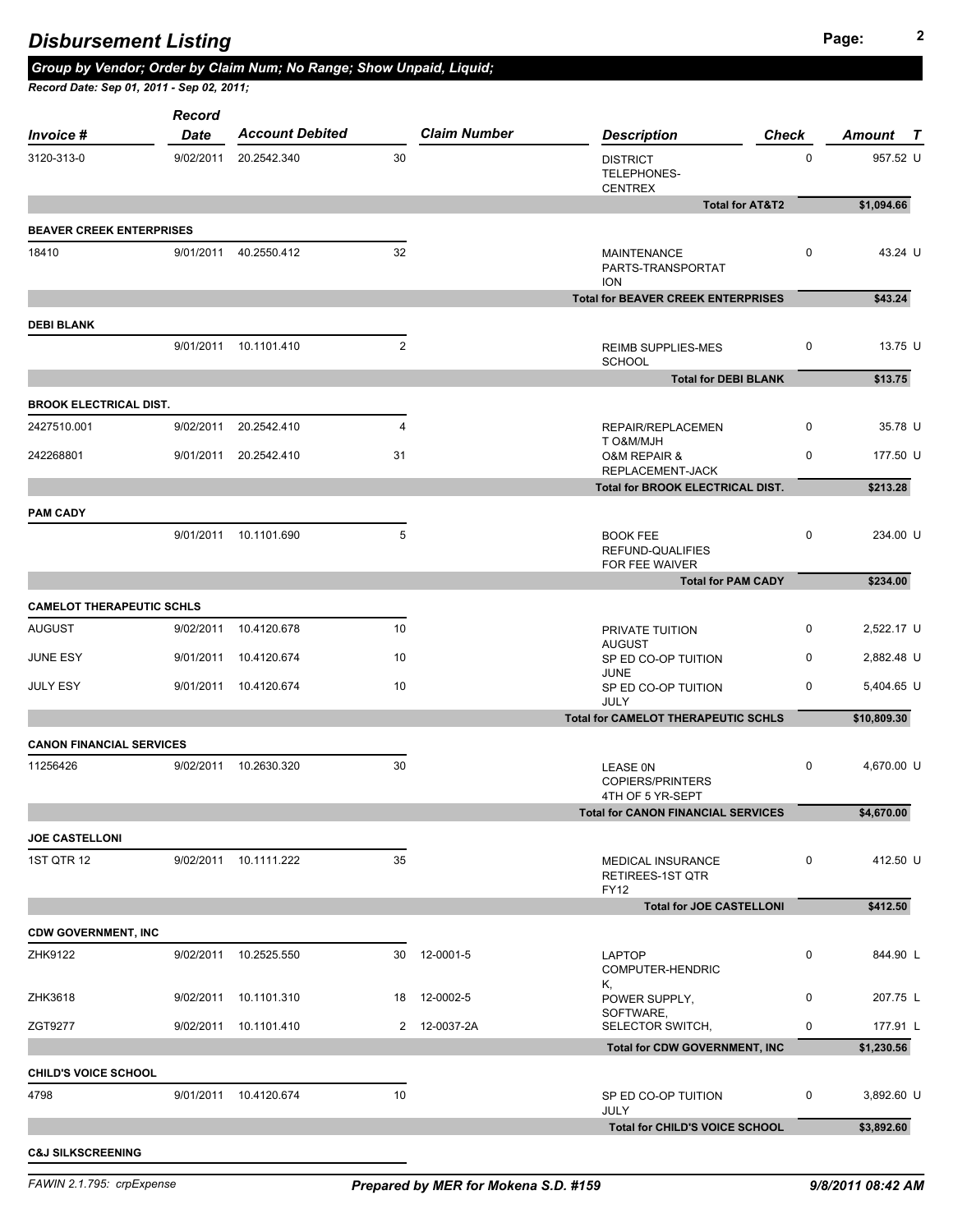|                                  | <b>Record</b> |                        |    |                     |                                                                                                                            |              |            |
|----------------------------------|---------------|------------------------|----|---------------------|----------------------------------------------------------------------------------------------------------------------------|--------------|------------|
| <b>Invoice #</b>                 | <b>Date</b>   | <b>Account Debited</b> |    | <b>Claim Number</b> | <b>Description</b>                                                                                                         | <b>Check</b> | Amount T   |
|                                  |               | 9/01/2011 20.2540.410  | 31 |                     | <b>T SHIRTS FOR</b><br><b>CUSTODIAL STAFF</b><br>$11 - 12$                                                                 | $\mathbf 0$  | 723.60 U   |
|                                  |               |                        |    |                     | <b>Total for C&amp;J SILKSCREENING</b>                                                                                     |              | \$723.60   |
| <b>MICHELLE COGLIANESE</b>       |               |                        |    |                     |                                                                                                                            |              |            |
|                                  |               | 9/01/2011 10.1101.690  | 5  |                     | <b>BOOK FEE</b><br><b>REFUNDS-MADISON &amp;</b><br>SAOPHIA-TRANSFER<br>TO ST MARY'S                                        | $\mathbf 0$  | 432.00 U   |
|                                  |               |                        |    |                     | <b>Total for MICHELLE COGLIANESE</b>                                                                                       |              | \$432.00   |
| <b>CPI QUALIFIED PLAN CONSUL</b> |               |                        |    |                     |                                                                                                                            |              |            |
|                                  |               | 9/02/2011 20.2542.370  | 31 |                     | <b>AUGUST FEE</b>                                                                                                          | $\pmb{0}$    | 39.00 U    |
|                                  |               |                        |    |                     | Total for CPI QUALIFIED PLAN CONSUL                                                                                        |              | \$39.00    |
| <b>CYBOR FIRE PROTECTION</b>     |               |                        |    |                     |                                                                                                                            |              |            |
| 51991                            |               | 9/01/2011 20.2542.320  | 31 |                     | SERVICES-O&M<br>MAINTENANCE/HEATI<br><b>NG - ANNUAL</b><br><b>INSPECTION FIRE</b><br><b>PROTECTION</b><br>SPRINKLER SYSTEM | $\mathbf 0$  | 610.00 U   |
|                                  |               |                        |    |                     | <b>Total for CYBOR FIRE PROTECTION</b>                                                                                     |              | \$610.00   |
| <b>DELTA DENTAL OF IL-RISK</b>   |               |                        |    |                     |                                                                                                                            |              |            |
| <b>SEPT 2011</b>                 |               | 9/01/2011 10.1101.222  | 35 |                     | <b>DENTAL PREMIUMS</b><br>FOR SEPT                                                                                         | 0            | 8,252.53 U |
|                                  |               |                        |    |                     | Total for DELTA DENTAL OF IL-RISK                                                                                          |              | \$8,252.53 |
| DEMCO, INC.                      |               |                        |    |                     |                                                                                                                            |              |            |
| 4283752                          |               | 9/02/2011 10.2220.410  |    | 4 12-0035-4         | SUPPLIES.                                                                                                                  | $\mathbf 0$  | 354.59 L   |
|                                  |               |                        |    |                     | Total for DEMCO, INC.                                                                                                      |              | \$354.59   |
| <b>ELIM CHRISTIAN SERVICES</b>   |               |                        |    |                     |                                                                                                                            |              |            |
| 135539                           |               | 9/02/2011 10.1200.410  | 10 |                     | SUPPLIES-STUDENT<br>SERVICES-REPAIR                                                                                        | 0            | 19.85 U    |
| 135131                           |               | 9/01/2011 10.4120.674  | 10 |                     | <b>DEVICE</b><br>SP ED CO-OP TUITION<br>JULY                                                                               | $\mathbf{0}$ | 1,719.20 U |
| 135488                           |               | 9/02/2011 10.4120.678  | 10 |                     | PRIVATE<br>TUITION-AUGUST                                                                                                  | $\mathbf 0$  | 2,149.00 U |
|                                  |               |                        |    |                     | <b>Total for ELIM CHRISTIAN SERVICES</b>                                                                                   |              | \$3,888.05 |
| <b>EMC/PARADIGM PUBLISHING</b>   |               |                        |    |                     |                                                                                                                            |              |            |
| 10354492                         |               | 9/02/2011 10.1102.420  |    | 4 12-0011-5         | <b>EXPLORING FRENCH.</b>                                                                                                   | 0            | 3,579.53 L |
|                                  |               |                        |    |                     | <b>Total for EMC/PARADIGM PUBLISHING</b>                                                                                   |              | \$3,579.53 |
| <b>ARLENE FIORE</b>              |               |                        |    |                     |                                                                                                                            |              |            |
| <b>1ST QTR 12</b>                |               | 9/02/2011 10.1111.222  | 35 |                     | MEDICAL INSURANCE<br>RETIREES-1ST QTR<br><b>FY12</b>                                                                       | 0            | 375.00 U   |
|                                  |               |                        |    |                     | <b>Total for ARLENE FIORE</b>                                                                                              |              | \$375.00   |
| FORT DEARBORN LIFE INS CO        |               |                        |    |                     |                                                                                                                            |              |            |
|                                  |               | 9/01/2011 10.1101.222  | 35 |                     | LIFE INS-PREMIUMS<br><b>SEPT</b>                                                                                           | 0            | 565.60 U   |
|                                  |               |                        |    |                     | Total for FORT DEARBORN LIFE INS CO                                                                                        |              | \$565.60   |
|                                  |               |                        |    |                     |                                                                                                                            |              |            |
| <b>FOREST ALARM SERVICE, INC</b> |               |                        |    |                     |                                                                                                                            |              |            |
| 98231                            |               | 9/01/2011 20.2542.323  | 3  |                     | SERVICES-O&M<br>MAINTENANCE/MIS-<br>REPLACE KEYPADS                                                                        | 0            | 180.00 U   |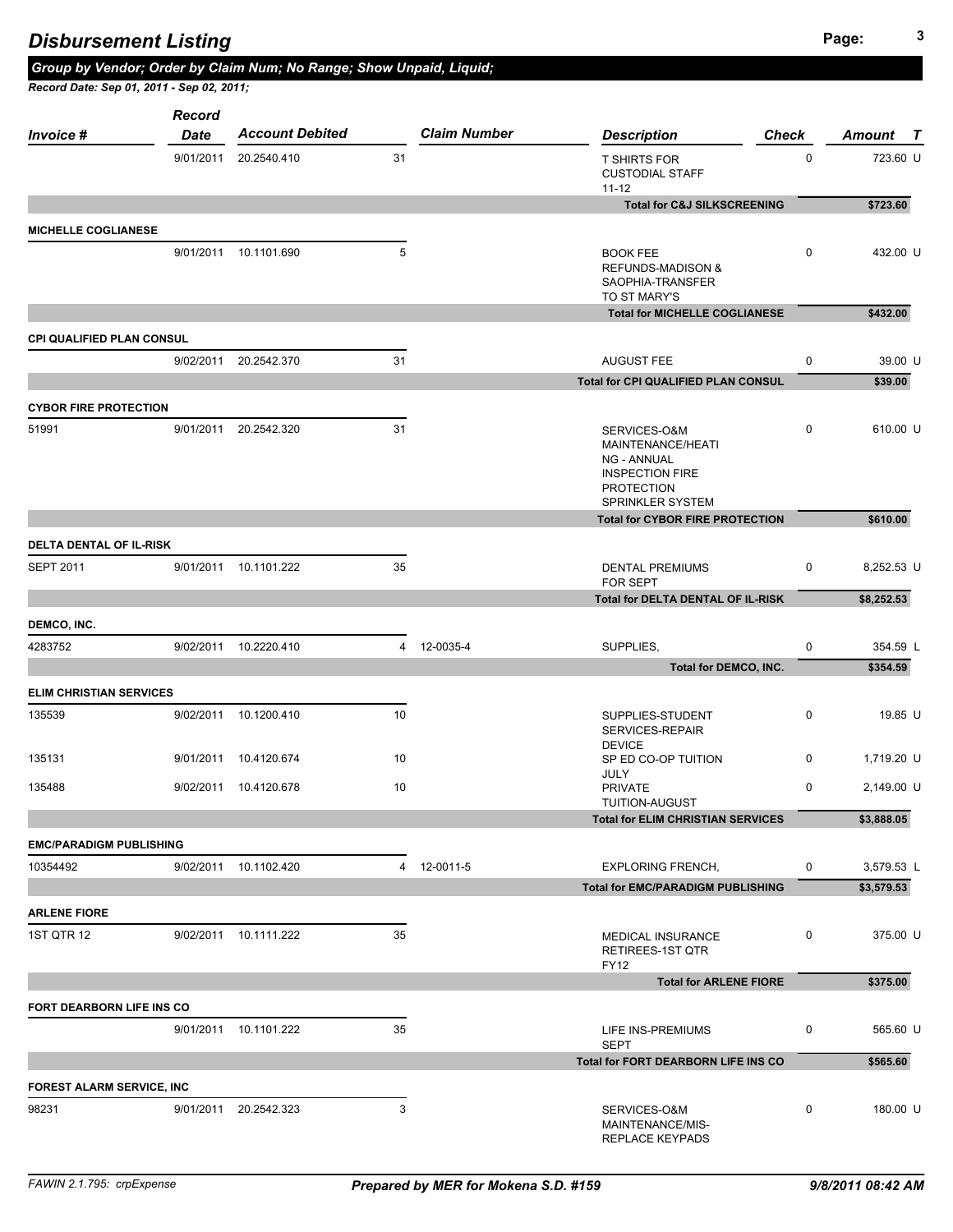| <b>Disbursement Listing</b> |
|-----------------------------|
|-----------------------------|

| Record Date: Sep 01, 2011 - Sep 02, 2011; |                              |                        |                |                     |                                                                      |              |                  |
|-------------------------------------------|------------------------------|------------------------|----------------|---------------------|----------------------------------------------------------------------|--------------|------------------|
| <b>Invoice #</b>                          | <b>Record</b><br><b>Date</b> | <b>Account Debited</b> |                | <b>Claim Number</b> | <b>Description</b>                                                   | <b>Check</b> | Amount<br>$\top$ |
| 98231                                     | 9/01/2011                    | 20.2542.323            | $\overline{2}$ |                     | SERVICES-O&M<br>MAINTENANCE/MES-R<br><b>EPLACE KEYPADS</b>           | $\pmb{0}$    | 360.00 U         |
|                                           |                              |                        |                |                     | <b>Total for FOREST ALARM SERVICE, INC</b>                           |              | \$540.00         |
| <b>GLOBAL COMPLIANCE NETWORK</b>          |                              |                        |                |                     |                                                                      |              |                  |
| 2357                                      |                              | 9/02/2011 10.1101.310  | 18             |                     | <b>SOFTWARE</b><br>LICENSES-HR, OSHA,                                | $\mathbf 0$  | 450.00 U         |
|                                           |                              |                        |                |                     | PRO DEV. TUTORIALS<br><b>Total for GLOBAL COMPLIANCE NETWORK</b>     |              | \$450.00         |
|                                           |                              |                        |                |                     |                                                                      |              |                  |
| <b>G.W. BERKHEIMER CO.</b>                |                              |                        |                |                     |                                                                      |              |                  |
| 595785                                    | 9/01/2011                    | 10.2562.410            | 33             |                     | NON-FOOD<br>SUPPLIES-FOOD<br><b>SERVICE</b>                          | 0            | 53.68 U          |
| 599706                                    |                              | 9/01/2011 10.2562.410  | 33             |                     | NON-FOOD<br>SUPPLIES-FOOD<br><b>SERVICE</b>                          | $\mathbf 0$  | 67.68 U          |
| 604506                                    | 9/02/2011                    | 20.2542.410            | 31             |                     | <b>O&amp;M REPAIR &amp;</b><br><b>REPLACEMENT</b>                    | 0            | 126.83 U         |
| 604506                                    |                              | 9/02/2011 10.2562.410  | 33             |                     | NON-FOOD<br>SUPPLIES-FOOD<br><b>SERVICE</b>                          | $\mathbf 0$  | 287.99 U         |
| 596714                                    | 9/01/2011                    | 20.2542.410            | $\overline{a}$ |                     | REPAIR/REPLACEMEN<br>T O&M/MJH                                       | 0            | 401.34 U         |
|                                           |                              |                        |                |                     | Total for G.W. BERKHEIMER CO.                                        |              | \$937.52         |
| <b>LOIS HAFFNER</b>                       |                              |                        |                |                     |                                                                      |              |                  |
| <b>1ST QTR 12</b>                         |                              | 9/02/2011 10.1111.222  | 35             |                     | <b>MEDICAL INSURANCE</b><br>RETIREES-1ST QTR<br><b>FY12</b>          | 0            | 375.00 U         |
|                                           |                              |                        |                |                     | <b>Total for LOIS HAFFNER</b>                                        |              | \$375.00         |
| <b>HAMMOND &amp; STEPHENS CO.</b>         |                              |                        |                |                     |                                                                      |              |                  |
| 204500158814                              |                              | 9/02/2011 10.2410.410  |                | 3 12-0033-3         | MIS PLAN BOOKS,<br><b>TARDY SLIPS,</b>                               | $\mathbf 0$  | 126.94 L         |
|                                           |                              |                        |                |                     | Total for HAMMOND & STEPHENS CO.                                     |              | \$126.94         |
| <b>HELPING HAND CENTER</b>                |                              |                        |                |                     |                                                                      |              |                  |
| JULY                                      |                              | 9/02/2011 10.4120.678  | 10             |                     | <b>PRIVATE</b><br>TUITION-JULY                                       | 0            | 6,889.40 U       |
| <b>JUNE</b>                               |                              | 9/01/2011 10.4120.674  | 10             |                     | SP ED CO-OP TUITION<br><b>JUNE</b>                                   | $\mathbf 0$  | 7,233.87 U       |
|                                           |                              |                        |                |                     | <b>Total for HELPING HAND CENTER</b>                                 |              | \$14,123.27      |
| <b>HELSEL-JEPPERSON</b>                   |                              |                        |                |                     |                                                                      |              |                  |
| 580802                                    |                              | 9/01/2011 20.2542.411  | 3              |                     | SUPPLIES-O&M<br>MAINTENANCE/MIS                                      | 0            | 24.50 U          |
| 578258                                    |                              | 9/01/2011 20.2542.411  | 31             |                     | SUPPLIES-O&M                                                         | 0            | 50.25 U          |
| 582441                                    | 9/02/2011                    | 20.2542.411            | $\overline{2}$ |                     | <b>MAINTENANCE</b><br>SUPPLIES-O&M<br>MAINTENANCE/MES                | $\mathbf 0$  | 139.00 U         |
|                                           |                              |                        |                |                     | <b>Total for HELSEL-JEPPERSON</b>                                    |              | \$213.75         |
| <b>KIRT HENDRICK</b>                      |                              |                        |                |                     |                                                                      |              |                  |
|                                           | 9/02/2011                    | 10.2321.311            | 21             |                     | <b>WILCO</b><br>MEETING-9/7/11                                       | 0            | 13.50 U          |
|                                           | 9/02/2011                    | 10.2321.311            | 21             |                     | <b>SUPT PROF</b>                                                     | $\mathbf 0$  | 125.00 U         |
|                                           |                              | 9/02/2011 10.2520.332  | 30             |                     | MEETINGS/SEMINARS<br><b>REIMBURSE FOR</b><br><b>IASBO MEMBERSHIP</b> | $\mathbf 0$  | 540.00 U         |

**DONNA HOFFMAN**

Total for KIRT HENDRICK **\$678.50**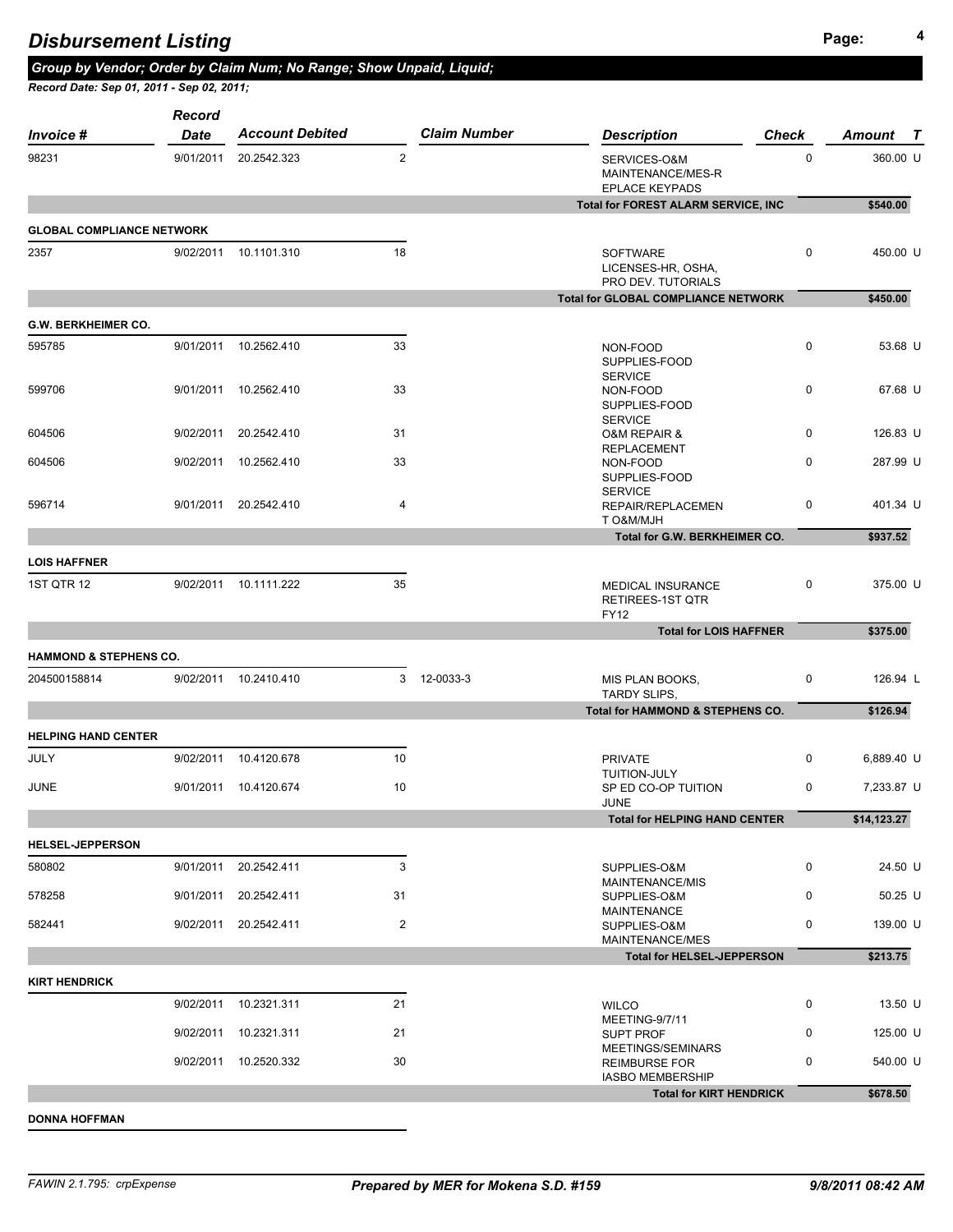*Group by Vendor; Order by Claim Num; No Range; Show Unpaid, Liquid;* 

|  | Record Date: Sep 01, 2011 - Sep 02, 2011; |  |
|--|-------------------------------------------|--|

| <i>Invoice</i> #                 | Record<br><b>Date</b> | <b>Account Debited</b> |                | <b>Claim Number</b> | <b>Description</b>                                         | <b>Check</b>           | Amount T |
|----------------------------------|-----------------------|------------------------|----------------|---------------------|------------------------------------------------------------|------------------------|----------|
| 1ST QTR 12                       | 9/02/2011             | 10.1111.222            | 35             |                     | MEDICAL INSURANCE<br>RETIREES-1ST QTR<br><b>FY12</b>       | 0                      | 412.50 U |
|                                  |                       |                        |                |                     | <b>Total for DONNA HOFFMAN</b>                             |                        | \$412.50 |
| <b>HOME DEPOT</b>                |                       |                        |                |                     |                                                            |                        |          |
| 00602                            | 9/01/2011             | 20.2542.410            | 31             |                     | <b>O&amp;M REPAIR &amp;</b>                                | 0                      | 8.25 U   |
| 45987                            |                       | 9/01/2011 20.2543.410  | 31             |                     | <b>REPLACEMENT</b><br><b>GROUNDS</b><br><b>MAINTENANCE</b> | $\mathbf 0$            | 42.92 U  |
|                                  |                       |                        |                |                     | <b>SUPPLIES</b><br><b>Total for HOME DEPOT</b>             |                        | \$51.17  |
|                                  |                       |                        |                |                     |                                                            |                        |          |
| <b>CHRISTY HRABE</b>             | 9/02/2011             | 40.2559.690            | 32             |                     | <b>TRANSPORTATION</b><br>FEE REFUND                        | 0                      | 200.00 U |
|                                  |                       |                        |                |                     | <b>Total for CHRISTY HRABE</b>                             |                        | \$200.00 |
| <b>IASBO</b>                     |                       |                        |                |                     |                                                            |                        |          |
| 53164                            |                       | 9/02/2011 10.2520.332  | 30             | 12-0058-8           | <b>WORKSHOP KIRT</b><br>HENDRICK,                          | 0                      | 40.00 L  |
|                                  |                       |                        |                |                     |                                                            | <b>Total for IASBO</b> | \$40.00  |
| <b>ILLINOIS PAYPHONE SYSTEMS</b> |                       |                        |                |                     |                                                            |                        |          |
| 6068                             |                       | 9/01/2011 20.2542.340  | 30             |                     | <b>DISTRICT PAYPHONES</b>                                  | 0                      | 150.00 U |
|                                  |                       |                        |                |                     | <b>Total for ILLINOIS PAYPHONE SYSTEMS</b>                 |                        | \$150.00 |
| <b>INTERSTATE BATTERY</b>        |                       |                        |                |                     |                                                            |                        |          |
| 149804                           | 9/01/2011             | 40.2550.331            | 32             |                     | SERVICES-TRANSPOR<br><b>TATION</b>                         | 0                      | 187.90 U |
|                                  |                       |                        |                |                     | <b>Total for INTERSTATE BATTERY</b>                        |                        | \$187.90 |
| <b>ERIN KALLAS</b>               |                       |                        |                |                     |                                                            |                        |          |
|                                  |                       | 9/01/2011 10.1101.690  | 5              |                     | STUDENT BOOK FEE<br>REFUND-EC-MOVING                       | 0                      | 25.00 U  |
|                                  |                       | 9/01/2011 10.1101.690  | 5              |                     | OUT OF DISTRICT<br>STUDENT BOOK FEE<br>REFUND-KALLAS       | $\pmb{0}$              | 234.00 U |
|                                  |                       |                        |                |                     | <b>Total for ERIN KALLAS</b>                               |                        | \$259.00 |
| KIN-KO ACE STORE #500            |                       |                        |                |                     |                                                            |                        |          |
| 3205                             | 9/01/2011             | 20.2542.411            | $\overline{2}$ |                     | SUPPLIES-CREDIT                                            | 0                      | 46.60-U  |
| 919933                           | 9/02/2011             | 40.2550.410            | 32             |                     | SUPPLIES-TRANSPOR<br><b>TATION NON-BUS</b>                 | $\pmb{0}$              | 28.42-U  |
| 919780                           | 9/01/2011             | 20.2543.410            | 31             |                     | <b>GROUNDS</b><br><b>MAINTENANCE</b><br><b>SUPPLIES</b>    | $\pmb{0}$              | $2.08$ U |
| 919802                           | 9/01/2011             | 20.2542.411            | $\overline{2}$ |                     | SUPPLIES-O&M                                               | 0                      | $2.08$ U |
| 919753                           | 9/01/2011             | 20.2543.410            | 31             |                     | MAINTENANCE/MES<br><b>GROUNDS</b><br>MAINTENANCE           | 0                      | 2.79 U   |
| 919889                           | 9/02/2011             | 20.2542.411            | $\overline{2}$ |                     | <b>SUPPLIES</b><br>SUPPLIES-O&M                            | 0                      | 3.49 U   |
| 919782                           | 9/01/2011             | 20.2542.411            | $\overline{2}$ |                     | MAINTENANCE/MES<br>SUPPLIES-O&M                            | 0                      | 7.75 U   |
| 919946                           | 9/02/2011             | 20.2542.411            | 3              |                     | MAINTENANCE/MES<br>SUPPLIES-O&M                            | $\pmb{0}$              | 7.99 U   |
| 919963                           | 9/02/2011             | 20.2542.411            | 3              |                     | MAINTENANCE/MIS<br>SUPPLIES-O&M                            | 0                      | 7.99 U   |
| 919854                           | 9/01/2011             | 20.2542.411            | $\overline{2}$ |                     | MAINTENANCE/MIS<br>SUPPLIES-O&M<br>MAINTENANCE/MES         | 0                      | 8.99 U   |
| 919784                           | 9/01/2011             | 20.2543.410            | 31             |                     | <b>GROUNDS</b><br><b>MAINTENANCE</b><br><b>SUPPLIES</b>    | $\pmb{0}$              | 10.48 U  |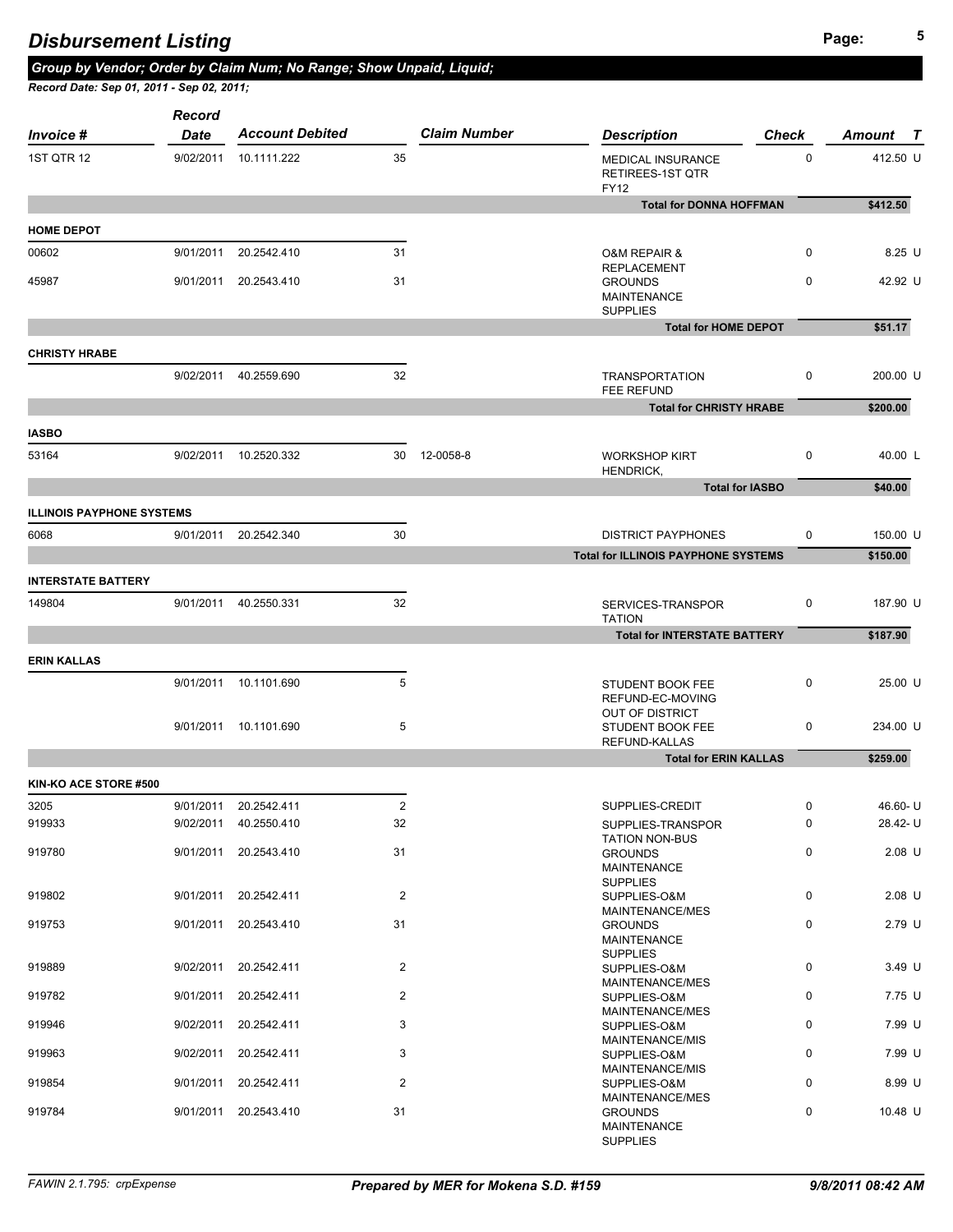## **<sup>6</sup>** *Disbursement Listing*

## *Group by Vendor; Order by Claim Num; No Range; Show Unpaid, Liquid;*

*Record Date: Sep 01, 2011 - Sep 02, 2011;* 

|                                 | <b>Record</b> |                        |                |                     |                                                                                                          |              |            |
|---------------------------------|---------------|------------------------|----------------|---------------------|----------------------------------------------------------------------------------------------------------|--------------|------------|
| <i>Invoice</i> #                | <b>Date</b>   | <b>Account Debited</b> |                | <b>Claim Number</b> | <b>Description</b>                                                                                       | <b>Check</b> | Amount T   |
| 919935                          | 9/02/2011     | 20.2542.411            | 4              |                     | SUPPLIES-O&M<br>MAINTENANCE/MJH                                                                          | 0            | 16.47 U    |
| 919865                          | 9/01/2011     | 20.2543.410            | 31             |                     | SUPPLIES-O&M<br>MAINTENANCE/MES                                                                          | 0            | 17.27 U    |
| 919945                          | 9/02/2011     | 20.2542.411            | 3              |                     | SUPPLIES-O&M<br>MAINTENANCE/MIS                                                                          | 0            | 23.98 U    |
| 919848                          | 9/01/2011     | 20.2542.412            | 31             |                     | SUPPLIES-O&M<br><b>CUSTODIAL</b>                                                                         | 0            | 24.99 U    |
| 919851                          | 9/01/2011     | 20.2542.411            | $\overline{2}$ |                     | SUPPLIES-O&M<br>MAINTENANCE/MES                                                                          | 0            | 26.97 U    |
| 919973                          | 9/02/2011     | 20.2542.411            | $\overline{2}$ |                     | SUPPLIES-O&M<br>MAINTENANCE/MES                                                                          | 0            | 28.96 U    |
| 919928                          | 9/02/2011     | 40.2550.410            | 32             |                     | SUPPLIES-TRANSPOR<br><b>TATION NON-BUS</b>                                                               | $\pmb{0}$    | 47.87 U    |
| 919935                          | 9/02/2011     | 20.2543.410            | 31             |                     | <b>GROUNDS</b><br><b>MAINTENANCE</b><br><b>SUPPLIES</b>                                                  | $\pmb{0}$    | 64.69 U    |
|                                 |               |                        |                |                     | Total for KIN-KO ACE STORE #500                                                                          |              | \$229.82   |
| <b>MARY LOUISE KNOERZER</b>     |               |                        |                |                     |                                                                                                          |              |            |
|                                 | 9/01/2011     | 10.2321.410            | 21             |                     | SUPPLIES-SUPERINTE<br><b>NDENTS</b><br>OFFICE-REIMBURSEM<br><b>ENT-ROSES FOR</b><br><b>ROSE CEREMONY</b> | 0            | 35.94 U    |
|                                 |               |                        |                |                     | <b>Total for MARY LOUISE KNOERZER</b>                                                                    |              | \$35.94    |
| <b>KONE, INC</b>                |               |                        |                |                     |                                                                                                          |              |            |
| 220692901                       | 9/01/2011     | 20.2542.323            | 4              |                     | SERVICES-QTRLY<br>ELEVATOR /MJH                                                                          | 0            | 457.80 U   |
|                                 |               |                        |                |                     | <b>Total for KONE, INC</b>                                                                               |              | \$457.80   |
| <b>KORELLIS SYSTEMS CONTROL</b> |               |                        |                |                     |                                                                                                          |              |            |
| 106016                          | 9/01/2011     | 20.2542.323            | 4              |                     | SERVICE-O&M<br>MAINT/MJH-REPAIRS                                                                         | 0            | 2,509.00 U |
| 106055                          | 9/02/2011     | 20.2542.550            |                | 2 12-0052-5         | <b>CHILLER</b><br><b>REPLACE BLDG</b><br><b>EQUIPMENT/MES UNIT</b>                                       | $\pmb{0}$    | 3,555.00 L |
|                                 |               |                        |                |                     | <b>Total for KORELLIS SYSTEMS CONTROL</b>                                                                |              | \$6,064.00 |
| <b>THOMAS LAMB</b>              |               |                        |                |                     |                                                                                                          |              |            |
| 1ST QTR 12                      | 9/02/2011     | 10.1111.222            | 35             |                     | MEDICAL INSURANCE<br><b>RETIREES-1ST QTR</b><br><b>FY12</b>                                              | 0            | 375.00 U   |
|                                 |               |                        |                |                     | <b>Total for THOMAS LAMB</b>                                                                             |              | \$375.00   |
| LINCOLN-WAY H.S.#210            |               |                        |                |                     |                                                                                                          |              |            |
| JULY                            | 9/01/2011     | 20.2545.410            | 31             |                     | <b>B &amp; G VEHICLE GAS</b>                                                                             | 0            | 264.00 U   |
| 2011-12                         | 9/01/2011     | 10.2211.410            | 18             |                     | SUPPLIES-PAPER<br><b>DISBURSEMENT</b><br>-CURRICULUM                                                     | $\pmb{0}$    | 720.50 U   |
| 2011-12                         |               | 9/01/2011 10.2321.410  | 21             |                     | SUPPLIES-PAPER<br><b>DISBURSEMENT</b><br>-SUPT                                                           | 0            | 1,008.70 U |
| 2011-12                         |               | 9/01/2011 10.1200.410  | 61             |                     | SUPPLIES-PAPER<br><b>DISBURSEMENT</b><br>-SPEC ED                                                        | $\pmb{0}$    | 1,008.70 U |
| 2011-12                         |               | 9/01/2011 10.2321.411  | 21             |                     | SUPPLIES-PAPER<br><b>DISBURSEMENT</b><br>-DISTRICT                                                       | 0            | 1,152.80 U |
| 2011-12                         |               | 9/01/2011 10.2319.410  | 21             |                     | SUPPLIES-PAPER<br><b>DISBURSEMENT</b><br>-BOARD OF ED                                                    | $\pmb{0}$    | 1,873.30 U |
| 2011-12                         |               | 9/01/2011 10.1102.410  | 4              |                     | SUPPLIES-PAPER<br>DISBURSEMENT-MJH                                                                       | 0            | 2,882.00 U |

SCHOOL **SCHOOL**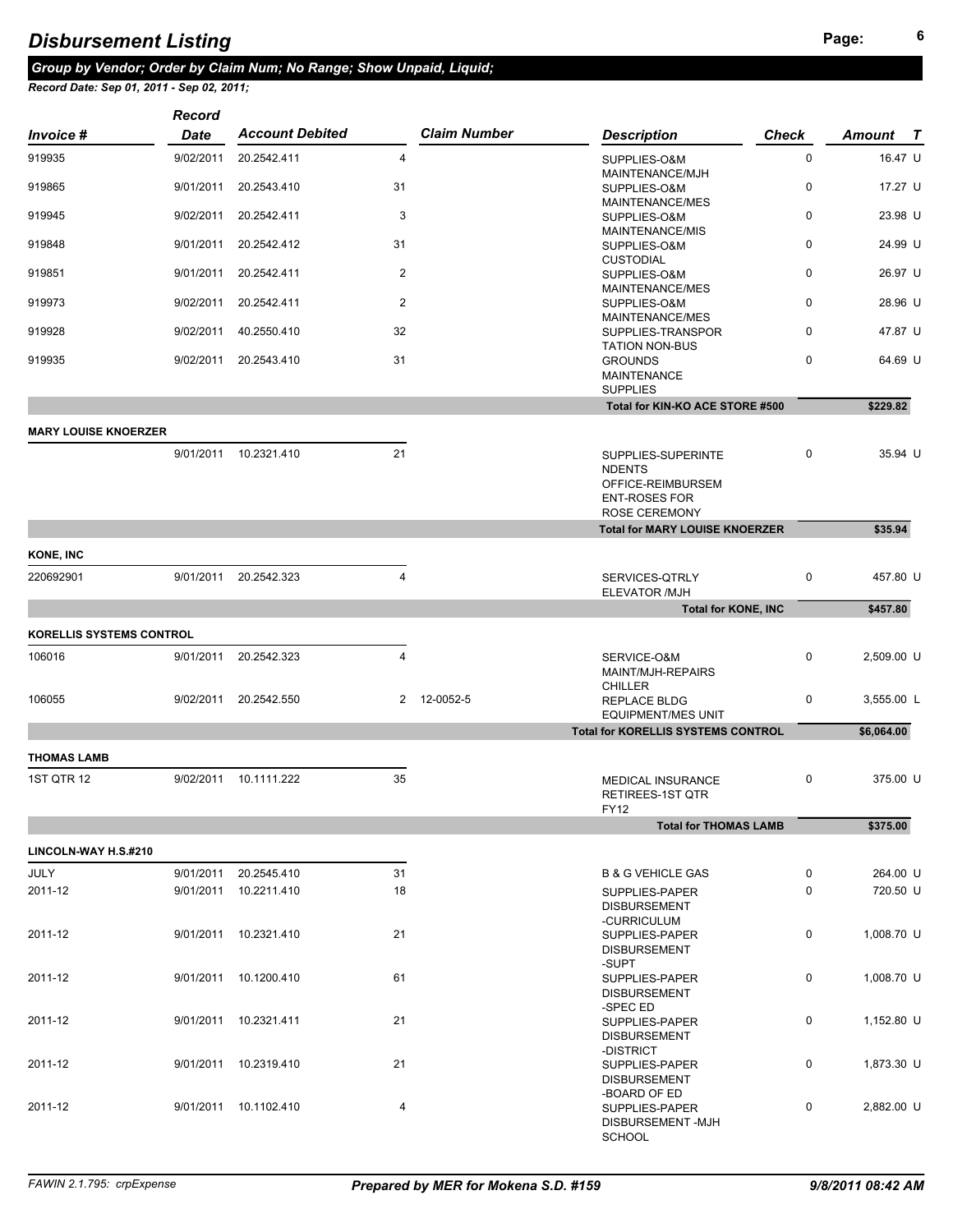## **<sup>7</sup>** *Disbursement Listing*

*Group by Vendor; Order by Claim Num; No Range; Show Unpaid, Liquid; Record Date: Sep 01, 2011 - Sep 02, 2011;* 

|                                      | Record                 |                            |                |                     |                                                                             |              |                            |
|--------------------------------------|------------------------|----------------------------|----------------|---------------------|-----------------------------------------------------------------------------|--------------|----------------------------|
| <b>Invoice</b> #                     | <b>Date</b>            | <b>Account Debited</b>     |                | <b>Claim Number</b> | <b>Description</b>                                                          | <b>Check</b> | Amount<br>$\mathcal{T}$    |
| 2011-12                              | 9/01/2011              | 10.1101.410                | $\overline{2}$ |                     | SUPPLIES-PAPER<br>DISBURSEMENT-MES                                          | 0            | 2,882.00 U                 |
| 2011-12                              |                        | 9/01/2011 10.1101.410      | 3              |                     | <b>SCHOOL</b><br>SUPPLIES-PAPER<br><b>DISBURSEMENT-MIS</b><br><b>SCHOOL</b> | 0            | 2,882.00 U                 |
|                                      |                        |                            |                |                     | Total for LINCOLN-WAY H.S.#210                                              |              | \$14,674.00                |
| <b>LINCOLN-WAY AREA SP ED</b>        |                        |                            |                |                     |                                                                             |              |                            |
| <b>SEPT 2011</b>                     | 9/02/2011              | 10.4120.677                | 10             |                     | SP ED HEARING/VIS<br><b>IMP</b>                                             | 0            | 4,803.54 U                 |
| <b>SEPT 2011</b>                     | 9/02/2011              | 10.4120.671                | 10             |                     | SP ED COOP-1:1<br>AIDES, ESY/OTHER                                          | 0            | 9,703.00 U                 |
| <b>SEPT 2011</b>                     | 9/02/2011              | 10.4120.675                | 10             |                     | SP ED CO-OP<br>THERAPY CLASS                                                | 0            | 16,402.00 U                |
| <b>SEPT 2011</b>                     | 9/02/2011              | 10.4120.679                | 10             |                     | SP ED CO-OP BUILD<br>MAINTENANCE                                            | $\mathbf 0$  | 16,485.72 U                |
| <b>SEPT 2011</b>                     | 9/02/2011              | 10.4120.673                | 10             |                     | SP ED AI COSTS                                                              | 0            | 16,554.06 U                |
| <b>SEPT 2011</b><br><b>SEPT 2011</b> | 9/02/2011<br>9/02/2011 | 40.2559.331<br>10.4120.676 | 10<br>10       |                     | SP ED CONTRACT<br><b>TRANSPORTATION</b><br>SP ED PRESCHOOL                  | 0<br>0       | 27,217.63 U<br>53,750.34 U |
| <b>SEPT 2011</b>                     | 9/02/2011              | 10.4120.674                | 10             |                     | SP ED CO-OP<br><b>TUITION/IDEA</b>                                          | 0            | 88,342.87 U                |
|                                      |                        |                            |                |                     | <b>Total for LINCOLN-WAY AREA SP ED</b>                                     |              | \$233,259.16               |
| <b>KATHERINE LITTLE</b>              |                        |                            |                |                     |                                                                             |              |                            |
| 1ST QTR 12                           |                        | 9/02/2011 10.1111.222      | 35             |                     | <b>MEDICAL INSURANCE</b><br>RETIREES-1ST QTR<br><b>FY12</b>                 | $\mathbf 0$  | 412.50 U                   |
|                                      |                        |                            |                |                     | <b>Total for KATHERINE LITTLE</b>                                           |              | \$412.50                   |
| <b>LUANN LODES</b>                   |                        |                            |                |                     |                                                                             |              |                            |
| 40018                                |                        | 9/02/2011 10.1200.410      | 10             |                     | <b>REIMB</b><br>SUPPLIES-STUDENT<br>SERVICES-SHOEMAKE<br>R                  | 0            | 13.77 U                    |
|                                      |                        |                            |                |                     | <b>Total for LUANN LODES</b>                                                |              | \$13.77                    |
| <b>MACNEAL SCHOOL</b>                |                        |                            |                |                     |                                                                             |              |                            |
| <b>AUG</b>                           | 9/02/2011              | 10.4120.678                | 10             |                     | PRIVATE TUITION                                                             | $\mathbf 0$  | 2,708.30 U                 |
| 11389                                |                        | 9/01/2011 10.4120.674      | 10             |                     | <b>AUGUST</b><br>2011 PER DIEM RATE<br><b>INCREASE TUITION</b>              | 0            | 4,087.50 U                 |
|                                      |                        |                            |                |                     | <b>Total for MACNEAL SCHOOL</b>                                             |              | \$6,795.80                 |
| <b>MARK'S PLUMBING PARTS</b>         |                        |                            |                |                     |                                                                             |              |                            |
| 1044468                              |                        | 9/02/2011 20.2542.410      | $\overline{2}$ |                     | REPAIR/REPLACEMEN<br>T-CART- O&M/MES                                        | 0            | 371.15 U                   |
|                                      |                        |                            |                |                     | <b>Total for MARK'S PLUMBING PARTS</b>                                      |              | \$371.15                   |
| <b>MASTER AUTO SUPPLY</b>            |                        |                            |                |                     |                                                                             |              |                            |
| 15866                                |                        | 9/01/2011 20.2545.410      | 31             |                     | ALL VEHICLES PARTS<br>& GAS                                                 | 0            | 4.64 U                     |
|                                      |                        |                            |                |                     | <b>Total for MASTER AUTO SUPPLY</b>                                         |              | \$4.64                     |
| <b>MCCABE, MEG</b>                   |                        |                            |                |                     |                                                                             |              |                            |
|                                      | 9/01/2011 40.1411      |                            | 32             |                     | <b>TRANSPORTATION</b><br>FEES-OVERPMT 11-12                                 | 0            | 50.00 U                    |
|                                      |                        |                            |                |                     | <b>TRANS FEES</b><br><b>Total for MCCABE, MEG</b>                           |              | \$50.00                    |
|                                      |                        |                            |                |                     |                                                                             |              |                            |
| <b>MANDY MCMAHON</b>                 |                        |                            |                |                     |                                                                             |              |                            |
|                                      |                        | 9/02/2011 40.2559.690      | 32             |                     | FEE<br>REFUND-TRANSP-TRA<br>NFERRED OUT OF<br><b>DISTRICT</b>               | 0            | 22.22 U                    |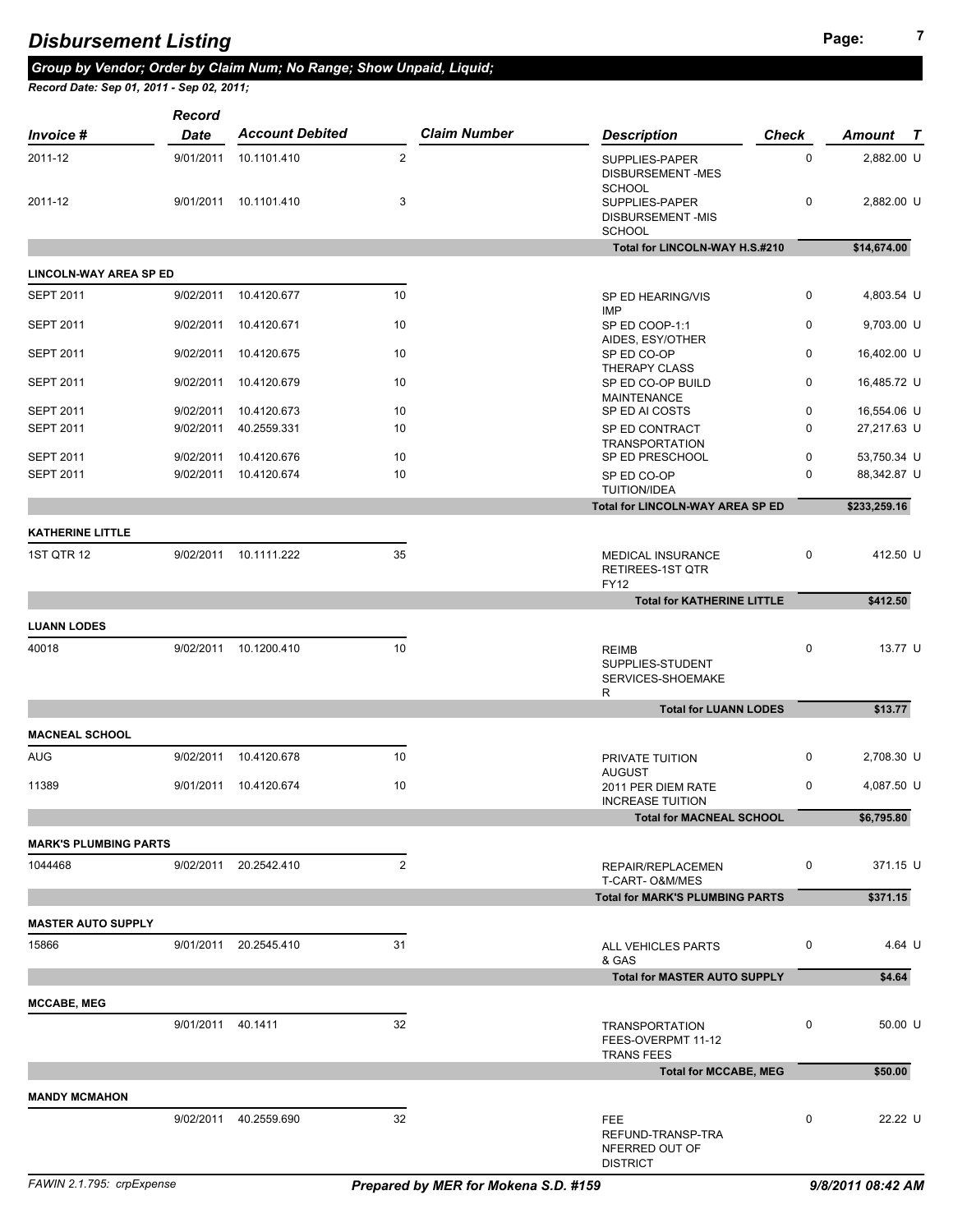| <i>Invoice</i> #                 | Record<br><b>Date</b> | <b>Account Debited</b> |                | <b>Claim Number</b> | <b>Description</b>                                                          | <b>Check</b> | Amount<br>$\bm{T}$         |
|----------------------------------|-----------------------|------------------------|----------------|---------------------|-----------------------------------------------------------------------------|--------------|----------------------------|
|                                  |                       |                        |                |                     | <b>Total for MANDY MCMAHON</b>                                              |              | \$22.22                    |
| <b>MEDWORKS OF NEW LENOX</b>     |                       |                        |                |                     |                                                                             |              |                            |
| 153085-001                       | 9/01/2011             | 40.2550.310            | 32             |                     | DRIVERS ANNUAL<br>PHYSICALS-OHLUND                                          | 0            | 65.00 U                    |
|                                  |                       |                        |                |                     | <b>Total for MEDWORKS OF NEW LENOX</b>                                      |              | \$65.00                    |
| <b>MIDAMERICAN ENERGY CO.</b>    |                       |                        |                |                     |                                                                             |              |                            |
| 5458133                          | 9/02/2011             | 20.2542.466            | 30             |                     | <b>DISTRICT BLDG</b><br>ELECTRIC-MJH                                        | 0            | 10,734.05 U                |
| 5472647                          | 9/02/2011             | 20.2542.466            | 30             |                     | <b>DISTRICT BLDG</b><br><b>ELECTRIC-MES MIS</b>                             | 0            | 15,782.75 U                |
|                                  |                       |                        |                |                     | <b>Total for MIDAMERICAN ENERGY CO.</b>                                     |              | \$26,516.80                |
| <b>MIDWEST TRANSIT EQUIPMENT</b> |                       |                        |                |                     |                                                                             |              |                            |
| 419705                           | 9/01/2011             | 40.2550.331            | 32             |                     | SERVICES-TRANSPOR<br><b>TATION</b>                                          | 0            | 170.00 U                   |
| 419705                           | 9/01/2011             | 40.2550.412            | 32             |                     | <b>MAINTENANCE</b><br>PARTS-TRANSPORTAT<br><b>ION</b>                       | 0            | 298.07 U                   |
| 130264                           | 9/01/2011             | 40.2550.331            | 32             |                     | SERVICES-TRANSPOR<br><b>TATION</b>                                          | 0            | 1,045.00 U                 |
| 130264                           | 9/01/2011             | 40.2550.412            | 32             |                     | <b>MAINTENANCE</b><br>PARTS-TRANSPORTAT                                     | 0            | 2,424.30 U                 |
|                                  |                       |                        |                |                     | <b>ION</b><br><b>Total for MIDWEST TRANSIT EQUIPMENT</b>                    |              | \$3,937.37                 |
| <b>MOKENA AUTO PARTS</b>         |                       |                        |                |                     |                                                                             |              |                            |
| 6980-74217                       | 9/01/2011             | 20.2545.410            | 31             |                     | ALL VEHICLES PARTS                                                          | 0            | 8.72 U                     |
| 6980-73900                       | 9/01/2011             | 40.2550.464            | 32             |                     | & GAS<br>SUPPLIES-TRANSPOR                                                  | 0            | $8.80$ U                   |
| 6980-73226                       | 9/01/2011             | 20.2545.410            | 31             |                     | <b>TATION/GAS</b><br>ALL VEHICLES PARTS                                     | 0            | 8.89 U                     |
| 6980-73035                       | 9/01/2011             | 20.2545.410            | 31             |                     | & GAS<br>ALL VEHICLES PARTS<br>& GAS                                        | 0            | 10.45 U                    |
| 6980-72699                       | 9/01/2011             | 20.2545.410            | 31             |                     | ALL VEHICLES PARTS<br>& GAS                                                 | 0            | 11.98 U                    |
|                                  |                       |                        |                |                     | <b>Total for MOKENA AUTO PARTS</b>                                          |              | \$48.84                    |
| <b>MOKENA SCH.DIST.159</b>       |                       |                        |                |                     |                                                                             |              |                            |
|                                  |                       | 9/01/2011 10.2130.410  | $\overline{2}$ |                     | <b>REIMB-MES</b><br>SCHOOL-PETTY CASH                                       | 0            | 16.92 U                    |
|                                  |                       | 9/01/2011 10.1101.410  | $\overline{2}$ |                     | <b>REIMB-MES</b><br>SCHOOL-PETTY CASH                                       | 0            | 24.94 U                    |
|                                  |                       |                        |                |                     | <b>Total for MOKENA SCH.DIST.159</b>                                        |              | \$41.86                    |
| <b>MY WHITEBOARDS</b>            |                       |                        |                |                     |                                                                             |              |                            |
| 30311                            |                       | 9/02/2011 10.1101.410  |                | 3 12-0053-3         | DRY ERASE BOARDS,                                                           | 0            | 455.00 L                   |
|                                  |                       |                        |                |                     | <b>Total for MY WHITEBOARDS</b>                                             |              | \$455.00                   |
| <b>NCS PEARSON, INC.</b>         |                       |                        |                |                     |                                                                             |              |                            |
| 3572866                          |                       | 9/02/2011 10.1101.310  |                | 18  12-0003-5       | AIMSweb pro complete,<br>Total for NCS PEARSON, INC.                        | 0            | 10,800.00 L<br>\$10,800.00 |
|                                  |                       |                        |                |                     |                                                                             |              |                            |
| <b>NELSON GLASS CO. INC</b>      |                       |                        |                |                     |                                                                             |              |                            |
| 203452                           | 9/01/2011             | 20.2542.323            | 4              |                     | SERVICES-O&M<br>MAINTENANCE/MJH<br><b>REPAIR GLASS IN</b><br><b>COMMONS</b> | 0            | 440.00 U                   |
|                                  |                       |                        |                |                     | Total for NELSON GLASS CO. INC                                              |              | \$440.00                   |
|                                  |                       |                        |                |                     |                                                                             |              |                            |

**NEW LENOX MAIL & PARCEL**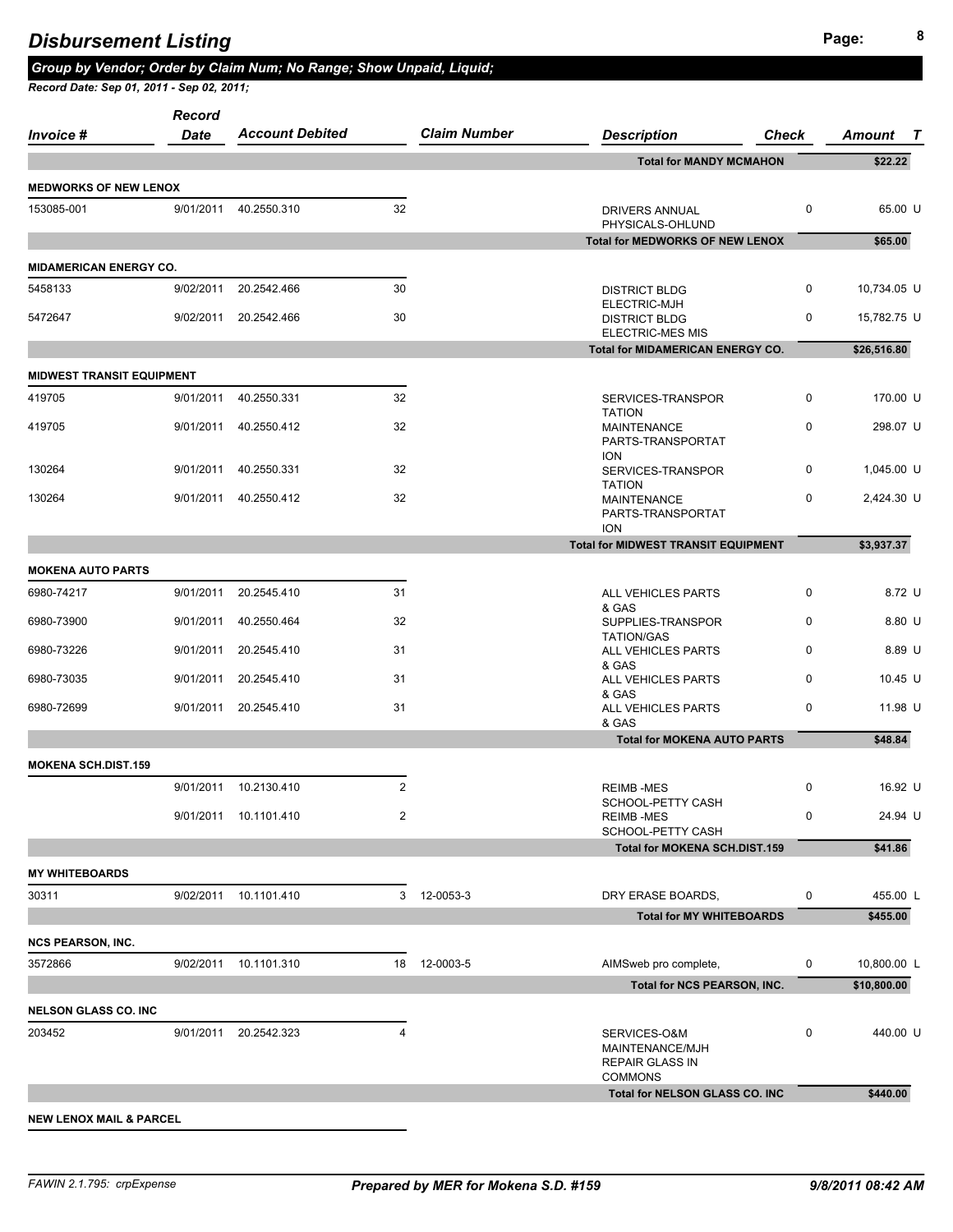*Group by Vendor; Order by Claim Num; No Range; Show Unpaid, Liquid;* 

| Invoice #                      | Record<br><b>Date</b> | <b>Account Debited</b> |                | <b>Claim Number</b> | <b>Description</b>                                                         | <b>Check</b> | Amount T   |
|--------------------------------|-----------------------|------------------------|----------------|---------------------|----------------------------------------------------------------------------|--------------|------------|
| 8811                           | 9/01/2011             | 10.2319.410            | 21             |                     | SUPPLIES-BOARD OF<br><b>EDUCATION NAME</b>                                 | $\mathsf 0$  | 27.00 U    |
| 8/29                           | 9/02/2011             | 10.2321.410            | 21             |                     | <b>PLATES</b><br>SUPPLIES-SUPT<br>OFFICE-NAME TAGS<br><b>NEW EMPLOYEES</b> | 0            | 102.00 U   |
|                                |                       |                        |                |                     | <b>Total for NEW LENOX MAIL &amp; PARCEL</b>                               |              | \$129.00   |
| <b>NICOR GAS</b>               |                       |                        |                |                     |                                                                            |              |            |
|                                |                       | 9/01/2011 20.2542.460  | 30             |                     | <b>DISTRICT</b><br><b>HEATING/GAS</b>                                      | 0            | 865.04 U   |
|                                |                       |                        |                |                     | <b>Total for NICOR GAS</b>                                                 |              | \$865.04   |
| <b>MRS. JACQUELYN NORSTROM</b> |                       |                        |                |                     |                                                                            |              |            |
|                                |                       | 9/02/2011 10.2562.690  | 33             |                     | <b>STUDENT FOOD</b><br>REFUNDS-FOOD                                        | 0            | 60.35 U    |
|                                |                       | 9/01/2011 10.1101.690  | 5              |                     | SERVICE-KYLE<br><b>BOOK FEE</b><br>REFUND-KYLE-TRANS<br>FER TO ST MARY'S   | 0            | 234.00 U   |
|                                |                       |                        |                |                     | Total for MRS. JACQUELYN NORSTROM                                          |              | \$294.35   |
| <b>NSSED/ASPIRE</b>            |                       |                        |                |                     |                                                                            |              |            |
| 12-0013-5                      |                       | 9/02/2011 10.2211.312  |                | 18 12-0013-5        | RTI IMPLEMENTATION<br>STRATEGIES,                                          | 0            | 100.00 L   |
|                                |                       |                        |                |                     | <b>Total for NSSED/ASPIRE</b>                                              |              | \$100.00   |
| NU WAY DISPOSAL SERVICE        |                       |                        |                |                     |                                                                            |              |            |
| AUGUST                         |                       | 9/02/2011 20.2542.320  | 31             |                     | SERVICES-O&M-GARB<br><b>G &amp; RECYCLE PICKUP</b>                         | 0            | 3,328.81 U |
|                                |                       |                        |                |                     | <b>Total for NU WAY DISPOSAL SERVICE</b>                                   |              | \$3,328.81 |
| CHRISTIAN OLSON                |                       |                        |                |                     |                                                                            |              |            |
|                                |                       | 9/01/2011 10.1101.690  | 5              |                     | STUDENT BOOK FEE<br>REFUND-MOVING OUT<br>OF DISTRICT                       | 0            | 234.00 U   |
|                                |                       |                        |                |                     | <b>Total for CHRISTIAN OLSON</b>                                           |              | \$234.00   |
| <b>OTIS ELEVATOR COMPANY</b>   |                       |                        |                |                     |                                                                            |              |            |
| CYS05470911                    | 9/01/2011             | 20.2542.323            | $\overline{2}$ |                     | <b>ELEVATOR</b><br><b>INSPECTION</b>                                       | 0            | 142.64 U   |
|                                |                       |                        |                |                     | <b>Total for OTIS ELEVATOR COMPANY</b>                                     |              | \$142.64   |
| OTTOSEN BRITZ KELLY            |                       |                        |                |                     |                                                                            |              |            |
|                                |                       | 9/01/2011 10.2310.318  | 20             |                     | <b>DISTRICT LEGAL</b><br><b>SERVICES</b>                                   | 0            | 1,767.00 U |
|                                |                       |                        |                |                     | <b>Total for OTTOSEN BRITZ KELLY</b>                                       |              | \$1,767.00 |
| <b>CHRISTINE PATTERSON</b>     |                       |                        |                |                     |                                                                            |              |            |
|                                |                       | 9/02/2011 40.2559.690  | 32             |                     | <b>FEE</b><br>REFUND-TRANSPORT<br>ATION-ANDREW                             | 0            | 200.00 U   |
|                                |                       |                        |                |                     | <b>Total for CHRISTINE PATTERSON</b>                                       |              | \$200.00   |
| <b>PERFORMANCE CHEMICAL</b>    |                       |                        |                |                     |                                                                            |              |            |
| 142985                         |                       | 9/01/2011 20.2542.412  | 31             |                     | SUPPLIES-O&M<br><b>CLISTODIAL</b>                                          | 0            | 24.69 U    |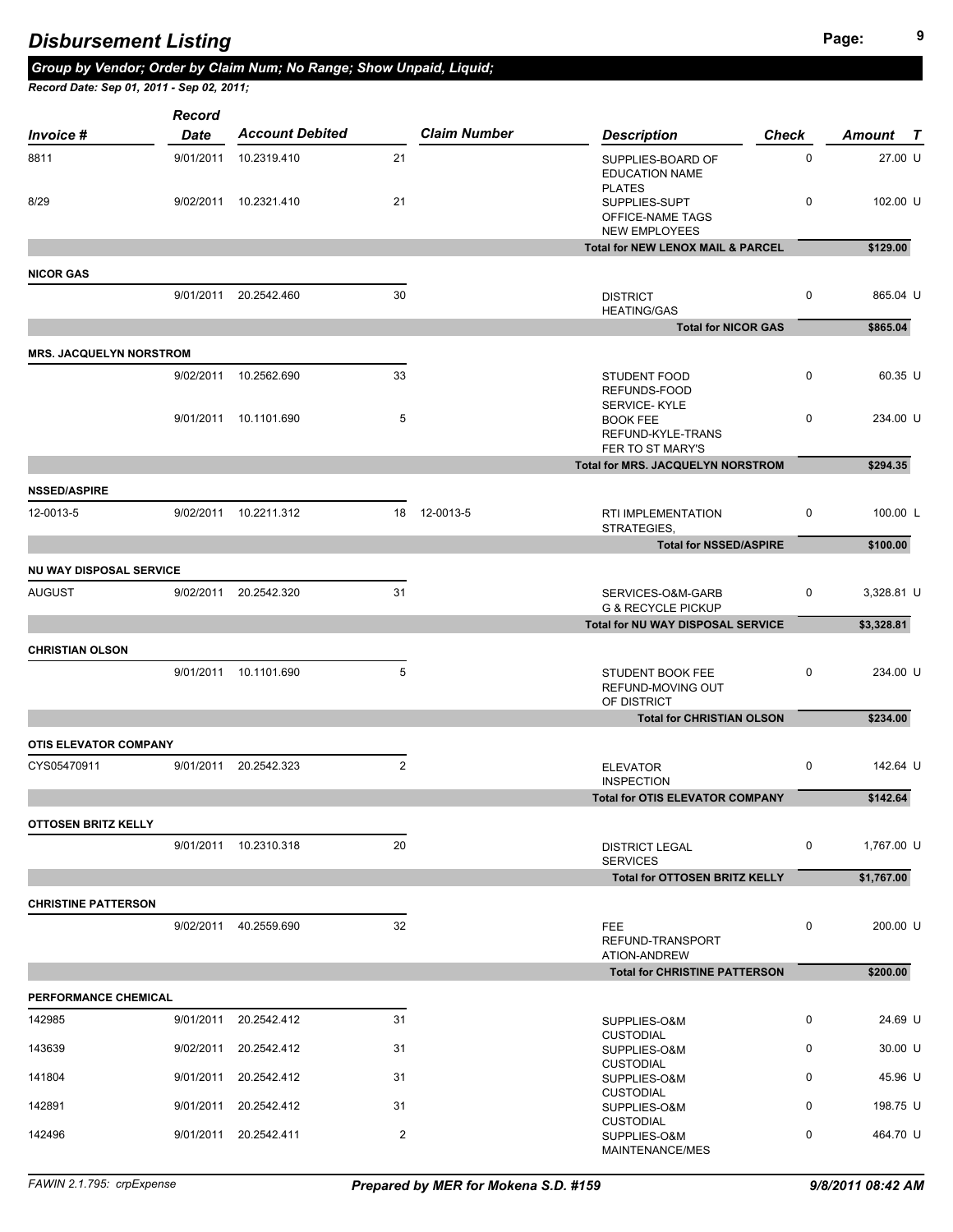## **10 Disbursement Listing 10 Dispute 10 Dispute 10 Page:** 10

*Group by Vendor; Order by Claim Num; No Range; Show Unpaid, Liquid; Record Date: Sep 01, 2011 - Sep 02, 2011;* 

| <i>Invoice</i> #                 | Record<br><b>Date</b> | <b>Account Debited</b> |                | <b>Claim Number</b> | <b>Description</b>                                                                                   | <b>Check</b> | Amount T    |
|----------------------------------|-----------------------|------------------------|----------------|---------------------|------------------------------------------------------------------------------------------------------|--------------|-------------|
|                                  | 9/02/2011             | 20.2542.412            |                | 31 12-0038-5        | ANTI BACT SOAP,<br><b>BATH TISSUE,</b>                                                               | 0            | 13,584.00 L |
| 142712                           | 9/02/2011             | 20.2542.412            | 31             | 12-0039-5           | TOWELS,<br>CLEANER,                                                                                  | 0            | 2,338.32 L  |
| 143197                           | 9/02/2011             | 20.2542.412            |                | 31 12-0051-5        | DISINFECTANT,<br><b>BLACK LINERS,</b>                                                                | 0            | 2,874.00 L  |
|                                  |                       |                        |                |                     | <b>Total for PERFORMANCE CHEMICAL</b>                                                                |              | \$19,560.42 |
| <b>PERMA-BOUND</b>               |                       |                        |                |                     |                                                                                                      |              |             |
| 1437906-00                       |                       | 9/02/2011 10.1101.410  | 3              |                     | SUPPLIES-MIS,                                                                                        | 0            | 1,741.14 L  |
|                                  |                       |                        |                |                     | <b>Total for PERMA-BOUND</b>                                                                         |              | \$1,741.14  |
| <b>PETERS &amp; ASSOCIATES</b>   |                       |                        |                |                     |                                                                                                      |              |             |
| 0034427                          | 9/02/2011             | 10.2660.410            |                | 5 12-0012-5         | HP HARD<br>DRIVE/MODULE,                                                                             | 0            | 321.00 L    |
| 34350                            | 9/02/2011             | 10.2660.410            |                | 5 12-0046-5         | SUPPLIES-COMPUTER<br>TECH,                                                                           | 0            | 146.50 L    |
|                                  |                       |                        |                |                     | <b>Total for PETERS &amp; ASSOCIATES</b>                                                             |              | \$467.50    |
| <b>DIANE PETRONIO</b>            |                       |                        |                |                     |                                                                                                      |              |             |
| <b>1ST QTR 12</b>                | 9/02/2011             | 10.1111.222            | 35             |                     | <b>MEDICAL INSURANCE</b><br>RETIREES-1ST QTR<br><b>FY12</b>                                          | 0            | 412.50 U    |
|                                  |                       |                        |                |                     | <b>Total for DIANE PETRONIO</b>                                                                      |              | \$412.50    |
| <b>PITNEY - PURCHASE POWER</b>   |                       |                        |                |                     |                                                                                                      |              |             |
| 6943                             |                       | 9/02/2011 10.2410.340  | $\overline{4}$ |                     | POSTAGE-MJH                                                                                          | 0            | 460.00 U    |
|                                  |                       |                        |                |                     | <b>Total for PITNEY - PURCHASE POWER</b>                                                             |              | \$460.00    |
| <b>PROFESSIONAL DEV.ALLIANCE</b> |                       |                        |                |                     |                                                                                                      |              |             |
| 12-0006-5                        |                       | 9/02/2011 10.2211.312  | 18             | 12-0006-5           | <b>COMMON CORE</b><br><b>AWARENESS</b><br>WKSHOP,                                                    | 0            | 270.00 L    |
|                                  |                       |                        |                |                     | <b>Total for PROFESSIONAL DEV.ALLIANCE</b>                                                           |              | \$270.00    |
| <b>QUILL CORPORATION</b>         |                       |                        |                |                     |                                                                                                      |              |             |
| 5362233 5373443                  | 9/02/2011             | 10.1102.410            | 4              | 12-0030-4           |                                                                                                      | 0            | 4,327.87 L  |
| 5827865                          |                       | 9/02/2011 10.2410.410  | 3              | 12-0043-3           | $^\mathrm{^\mathrm{^\mathrm{^\mathrm{^\mathrm{^\mathrm{^\mathrm{^\mathrm{}}}}}}}}$<br>TAPE, MARKERS, | 0            | 216.37 L    |
|                                  |                       |                        |                |                     | SHARPENERS,<br>STAPLE, PENS,                                                                         |              |             |
| 5886682                          |                       | 9/02/2011 10.1101.410  |                | 2 12-0047-2         | FOLDERS, TAPE,<br>SHEET PROTECTORS<br>POST ITS,                                                      | 0            | 447.34 L    |
|                                  |                       |                        |                |                     | <b>Total for QUILL CORPORATION</b>                                                                   |              | \$4,991.58  |
| <b>RICHARD QUINN</b>             |                       |                        |                |                     |                                                                                                      |              |             |
| <b>1ST QTR 12</b>                |                       | 9/02/2011 10.1111.222  | 35             |                     | <b>MEDICAL INSURANCE</b><br>RETIREES-1ST QTR<br><b>FY12</b>                                          | 0            | 375.00 U    |
|                                  |                       |                        |                |                     | <b>Total for RICHARD QUINN</b>                                                                       |              | \$375.00    |
| <b>GEORGE T. RAY IV</b>          |                       |                        |                |                     |                                                                                                      |              |             |
|                                  |                       | 9/02/2011 10.1101.690  | 5              |                     | <b>QUALIFY- REGIST.</b>                                                                              | 0            | 310.44 U    |
|                                  |                       |                        |                |                     | REFUND/ACH REFUND<br>44.44 REMAINDER<br>APPLIED TO JULIA &<br><b>GEORGE BUS FEES</b>                 |              |             |
|                                  |                       |                        |                |                     | Total for GEORGE T. RAY IV                                                                           |              | \$310.44    |
| <b>REINKE INTERIOR SUPPLY CO</b> |                       |                        |                |                     |                                                                                                      |              |             |
| 40016434                         |                       | 9/01/2011 20.2542.411  | 31             |                     | SUPPLIES-O&M<br>MAINTENANCE-CEILIN<br><b>G TILES REPLCMNT IN</b><br>D.O                              | 0            | 359.93 U    |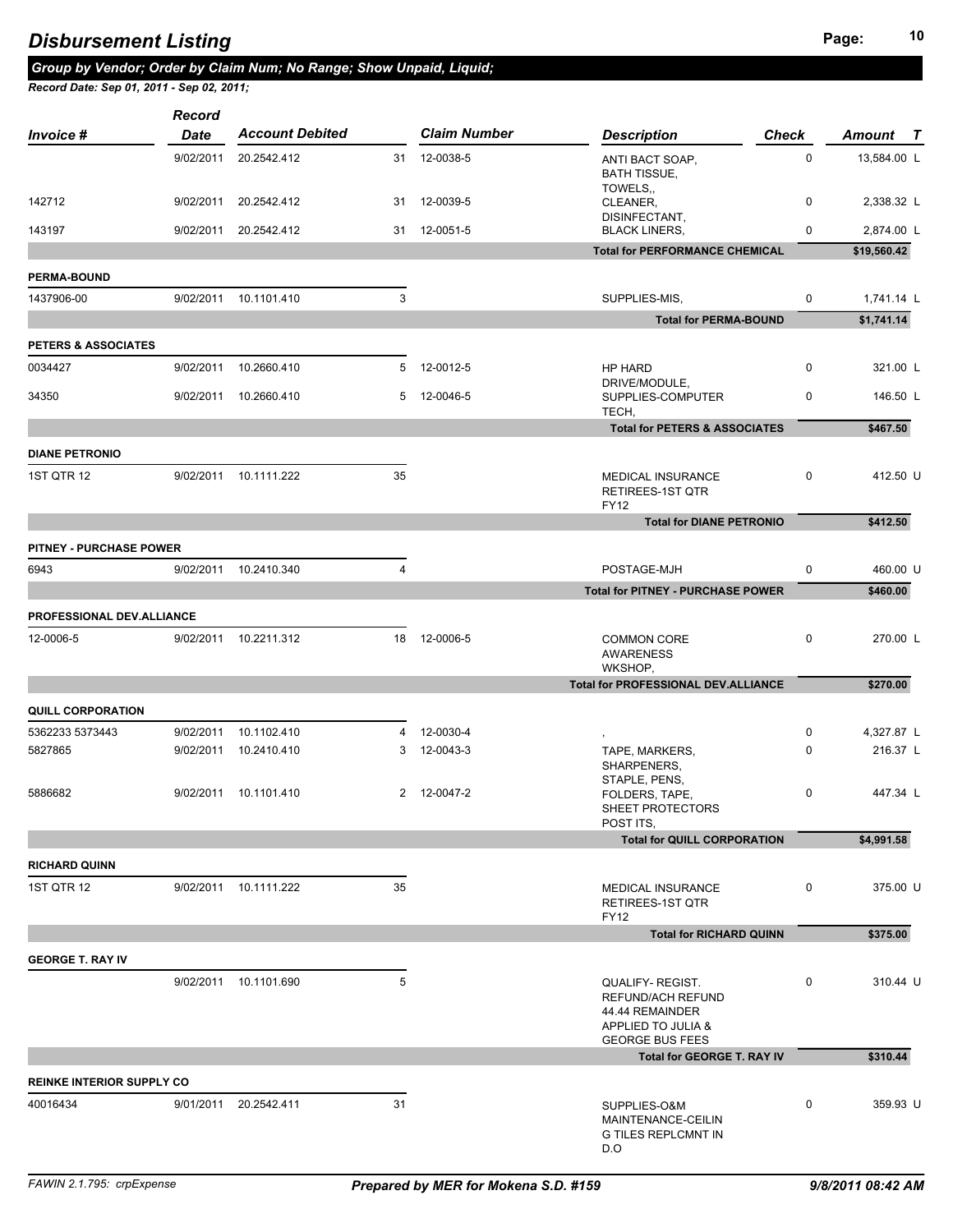|                                      | 9/01/2011 10.2310.640 | 20 |             | <b>DISTRICT ASSOC</b><br><b>MEMBERSHIPS</b><br>-ADMIN CONFERENCE                    | 0 | 50.00 U    |
|--------------------------------------|-----------------------|----|-------------|-------------------------------------------------------------------------------------|---|------------|
|                                      |                       |    |             | Total for ROBBINS, SCHWARTZ, LTD                                                    |   | \$50.00    |
| ATHYNIA SAJPEL                       |                       |    |             |                                                                                     |   |            |
|                                      | 9/01/2011 10.1101.690 | 5  |             | <b>REGISTRATION FEE</b><br>REFUND-APPLIED<br>\$200 TO<br>TRANSP-QUALIFIES<br>FR/RED | 0 | 34.00 U    |
|                                      |                       |    |             | <b>Total for ATHYNIA SAJPEL</b>                                                     |   | \$34.00    |
| <b>JOYCE SALA</b>                    |                       |    |             |                                                                                     |   |            |
| 1ST QTR 12                           | 9/02/2011 10.1111.222 | 35 |             | <b>MEDICAL INSURANCE</b><br>RETIREES-1ST QTR<br><b>FY12</b>                         | 0 | 375.00 U   |
|                                      |                       |    |             | <b>Total for JOYCE SALA</b>                                                         |   | \$375.00   |
| <b>SCARIANO HIMES &amp; PETRARCA</b> |                       |    |             |                                                                                     |   |            |
|                                      | 9/01/2011 10.2310.318 | 20 |             | <b>DISTRICT LEGAL</b><br><b>SERVICES</b>                                            | 0 | 120.75 U   |
|                                      |                       |    |             | <b>Total for SCARIANO HIMES &amp; PETRARCA</b>                                      |   | \$120.75   |
| <b>MARY THERESE SCHMITT</b>          |                       |    |             |                                                                                     |   |            |
|                                      | 9/02/2011 10.1101.690 | 5  |             | STUDENT BOOK FEE<br><b>REFUND</b>                                                   | 0 | 25.00 U    |
|                                      |                       |    |             | <b>Total for MARY THERESE SCHMITT</b>                                               |   | \$25.00    |
| <b>SCHOOL NURSE SUPPLY</b>           |                       |    |             |                                                                                     |   |            |
| 0365714-IN                           | 9/02/2011 10.2130.410 |    | 3 12-0055-3 | <b>REPLACEMENT</b><br><b>BATTERY FOR</b><br>AED-MIS,                                | 0 | 228.95 L   |
|                                      |                       |    |             | <b>Total for SCHOOL NURSE SUPPLY</b>                                                |   | \$228.95   |
| <b>SCHOOL SPECIALTY INC</b>          |                       |    |             |                                                                                     |   |            |
| 208106345114                         | 9/02/2011 10.1102.410 |    | 4 12-0036-4 | PAINTS, DRAW PAPER<br>COLOR SETS,                                                   | 0 | 548.50 L   |
|                                      |                       |    |             | Total for SCHOOL SPECIALTY INC                                                      |   | \$548.50   |
| <b>HELEN SIMPKINS</b>                |                       |    |             |                                                                                     |   |            |
| 1ST QTR 12                           | 9/02/2011 10.1111.222 | 35 |             | MEDICAL INSURANCE<br>RETIREES-1ST QTR<br><b>FY12</b>                                | 0 | 375.00 U   |
|                                      |                       |    |             | <b>Total for HELEN SIMPKINS</b>                                                     |   | \$375.00   |
| <b>DEBBIE SPENCER</b>                |                       |    |             |                                                                                     |   |            |
| 1ST QTR 12                           | 9/02/2011 10.1111.222 | 35 |             | MEDICAL INSURANCE<br>RETIREES-1ST QTR<br><b>FY12</b>                                | 0 | 375.00 U   |
|                                      |                       |    |             | <b>Total for DEBBIE SPENCER</b>                                                     |   | \$375.00   |
| SRAGA HAUSER, LLC                    |                       |    |             |                                                                                     |   |            |
|                                      | 9/01/2011 10.2310.318 | 20 |             | <b>DISTRICT LEGAL</b><br><b>SERVICES</b>                                            | 0 | 1,818.00 U |
|                                      |                       |    |             | <b>Total for SRAGA HAUSER, LLC</b>                                                  |   | \$1,818.00 |
| <b>Supes Academy</b>                 |                       |    |             |                                                                                     |   |            |
| 131                                  | 9/01/2011 10.2321.311 | 21 |             | <b>PROF</b><br>MEETINGS/SEMINARS-<br>PERRY                                          | 0 | 312.50 U   |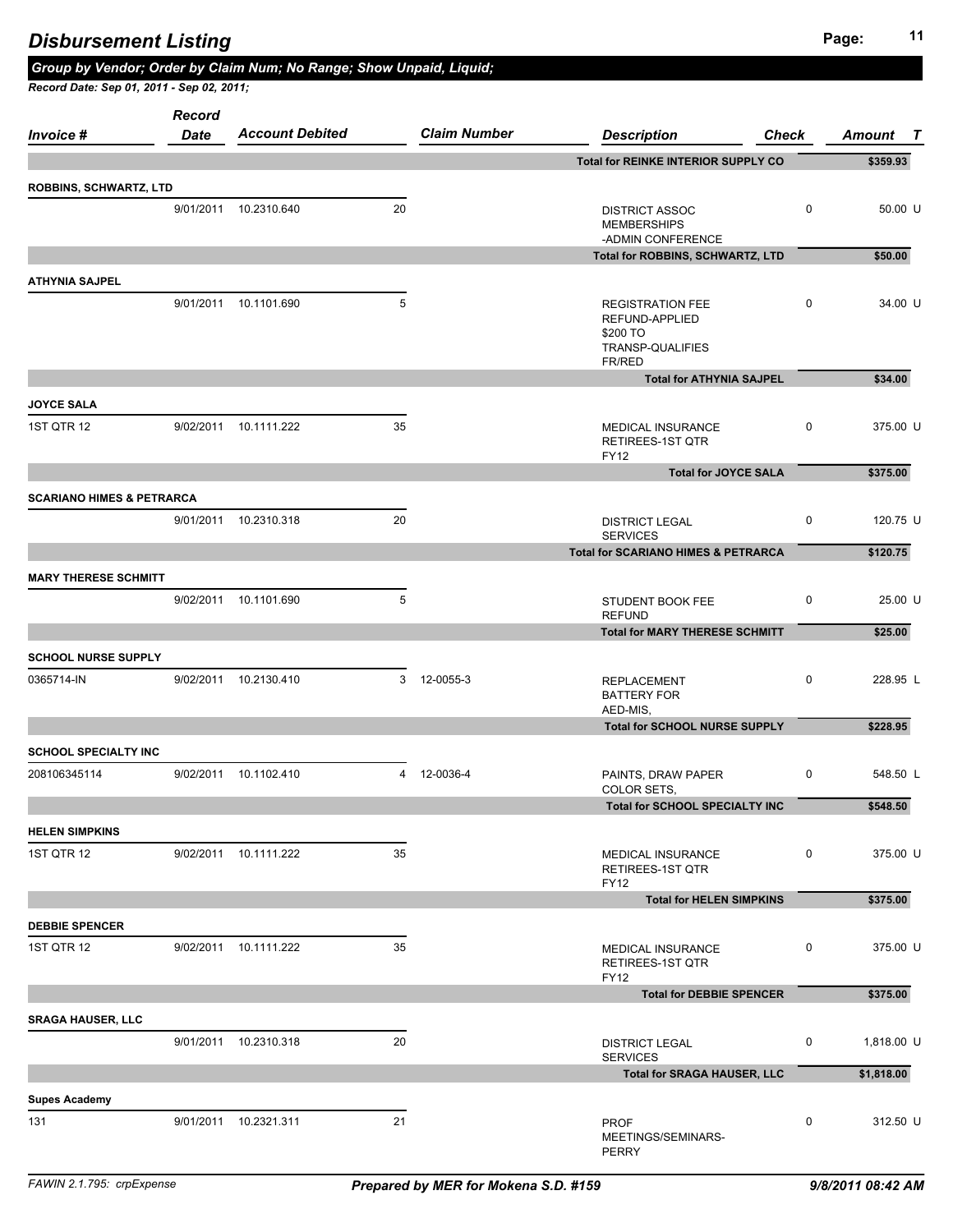| Record Date: Sep 01, 2011 - Sep 02, 2011; |               | Group by Vendor; Order by Claim Num; No Range; Show Unpaid, Liquid; |              |                     |                                                                                         |                        |                        |
|-------------------------------------------|---------------|---------------------------------------------------------------------|--------------|---------------------|-----------------------------------------------------------------------------------------|------------------------|------------------------|
|                                           | <b>Record</b> |                                                                     |              |                     |                                                                                         |                        |                        |
| <i>Invoice</i> #                          | Date          | <b>Account Debited</b>                                              |              | <b>Claim Number</b> | <b>Description</b>                                                                      | <b>Check</b>           | Amount<br>$\mathbf{r}$ |
|                                           |               |                                                                     |              |                     | <b>Total for Supes Academy</b>                                                          |                        | \$312.50               |
| <b>SYNERGY PEST CONTROL</b>               |               |                                                                     |              |                     |                                                                                         |                        |                        |
| 9613                                      |               | 9/01/2011 20.2542.320                                               | 31           |                     | SERVICES-O&M<br>MAINTENANCE/HEATI<br>NG-ANNUAL<br><b>INSPCTION OF</b><br><b>DISTRCT</b> | 0                      | 1,368.00 U             |
|                                           |               |                                                                     |              |                     | <b>Total for SYNERGY PEST CONTROL</b>                                                   |                        | \$1,368.00             |
| <b>BARBARA TEAGUE</b>                     |               |                                                                     |              |                     |                                                                                         |                        |                        |
| <b>1ST QTR 12</b>                         |               | 9/02/2011 10.1111.222                                               | 35           |                     | MEDICAL INSURANCE<br>RETIREES-1ST QTR<br><b>FY12</b>                                    | 0                      | 375.00 U               |
|                                           |               |                                                                     |              |                     | <b>Total for BARBARA TEAGUE</b>                                                         |                        | \$375.00               |
| <b>THERMOSYSTEMS INC</b>                  |               |                                                                     |              |                     |                                                                                         |                        |                        |
| 30395                                     | 9/02/2011     | 20.2542.550                                                         |              | 3 12-0054-5         | <b>COMPRESSOR RM</b><br>140,                                                            | 0                      | 579.50 L               |
|                                           |               |                                                                     |              |                     | <b>Total for THERMOSYSTEMS INC</b>                                                      |                        | \$579.50               |
| <b>JULIE TIBERI</b>                       |               |                                                                     |              |                     |                                                                                         |                        |                        |
| CYS05470911                               |               | 9/01/2011 10.1101.410                                               | $\mathbf{2}$ |                     | SUPPLIES-MES<br><b>SCHOOL</b>                                                           | 0                      | 137.79 U               |
|                                           |               |                                                                     |              |                     | <b>Total for JULIE TIBERI</b>                                                           |                        | \$137.79               |
| <b>TRANE</b>                              |               |                                                                     |              |                     |                                                                                         |                        |                        |
| 5559467R1                                 | 9/01/2011     | 20.2542.550                                                         | 4            |                     | REPLACE BLDG                                                                            | 0                      | 1,252.50 U             |
| 5542118R1                                 | 9/01/2011     | 20.2542.550                                                         | 4            |                     | EQUIPMENT/MJH<br><b>REPLACE BLDG</b><br>EQUIPMENT/MJH                                   | 0                      | 2,898.48 U             |
|                                           |               |                                                                     |              |                     |                                                                                         | <b>Total for TRANE</b> | \$4,150.98             |
| <b>TRANSPORT TOWING, INC.</b>             |               |                                                                     |              |                     |                                                                                         |                        |                        |
| 101082                                    |               | 9/01/2011 40.2550.331                                               | 32           |                     | SERVICES-TRANSPOR<br><b>TATION</b>                                                      | 0                      | 90.00 U                |
|                                           |               |                                                                     |              |                     | Total for TRANSPORT TOWING, INC.                                                        |                        | \$90.00                |
| TWO RIVERS PROFESSION DEV                 |               |                                                                     |              |                     |                                                                                         |                        |                        |
|                                           | 9/02/2011     | 10.2211.312                                                         | 18           | 12-0004-5           | <b>CORE WORKSHOP</b><br>GORMAN,                                                         | 0                      | 25.00 L                |
|                                           |               | 9/02/2011 10.2211.312                                               |              | 18 12-0004-5        | CORE WORKSHOP,                                                                          | 0                      | 25.00 L                |
| 12-0008-5                                 |               | 9/02/2011 10.2211.312                                               |              | 18 12-0008-5        | WORKSHOP-SPECIFIC<br>INSTRUCTION,                                                       | 0                      | 50.00 L                |
|                                           |               |                                                                     |              |                     | <b>Total for TWO RIVERS PROFESSION DEV</b>                                              |                        | \$100.00               |
| <b>UCP OF IL PRAIRIELAND</b>              |               |                                                                     |              |                     |                                                                                         |                        |                        |
| 20110618                                  |               | 9/01/2011 10.4120.674                                               | 10           |                     | SP ED CO-OP TUITION                                                                     | 0                      | 4,276.58 U             |

**UNITED HEALTHCARE OF IL**

| <b>SEPT 2011</b>        | 9/01/2011 | 10.1101.222 | 35 | <b>HEALTH INS.</b><br>PREMIUMS FOR SEPT | 0        | 117,545.48 U |
|-------------------------|-----------|-------------|----|-----------------------------------------|----------|--------------|
|                         |           |             |    | Total for UNITED HEALTHCARE OF IL       |          | \$117,545.48 |
| <b>VERIZON WIRELESS</b> |           |             |    |                                         |          |              |
|                         | 9/01/2011 | 10.2562.310 | 33 | <b>FOOD SERV</b><br><b>TELEPHONES</b>   | $\Omega$ | 33.85 U      |
|                         | 9/01/2011 | 40.2550.331 | 32 | <b>TRANS TELEPHONES</b>                 | $\Omega$ | 34.14 U      |
|                         | 9/01/2011 | 10.1200.300 | 10 | SP ED TELEPHONES                        | 0        | 59.69 U      |
|                         | 9/01/2011 | 10.2410.332 | 3  | <b>MIS TELEPHONES</b>                   | 0        | 93.12 U      |
|                         | 9/01/2011 | 10.2410.332 | ົ  | <b>MES TELEPHONES</b>                   | 0        | 120.35 U     |
|                         | 9/01/2011 | 10.2410.332 | ⊿  | <b>MJH TELEPHONES</b>                   | 0        | 153.87 U     |
|                         |           |             |    |                                         |          |              |

JUNE

**Total for UCP OF IL PRAIRIELAND \$4,276.58**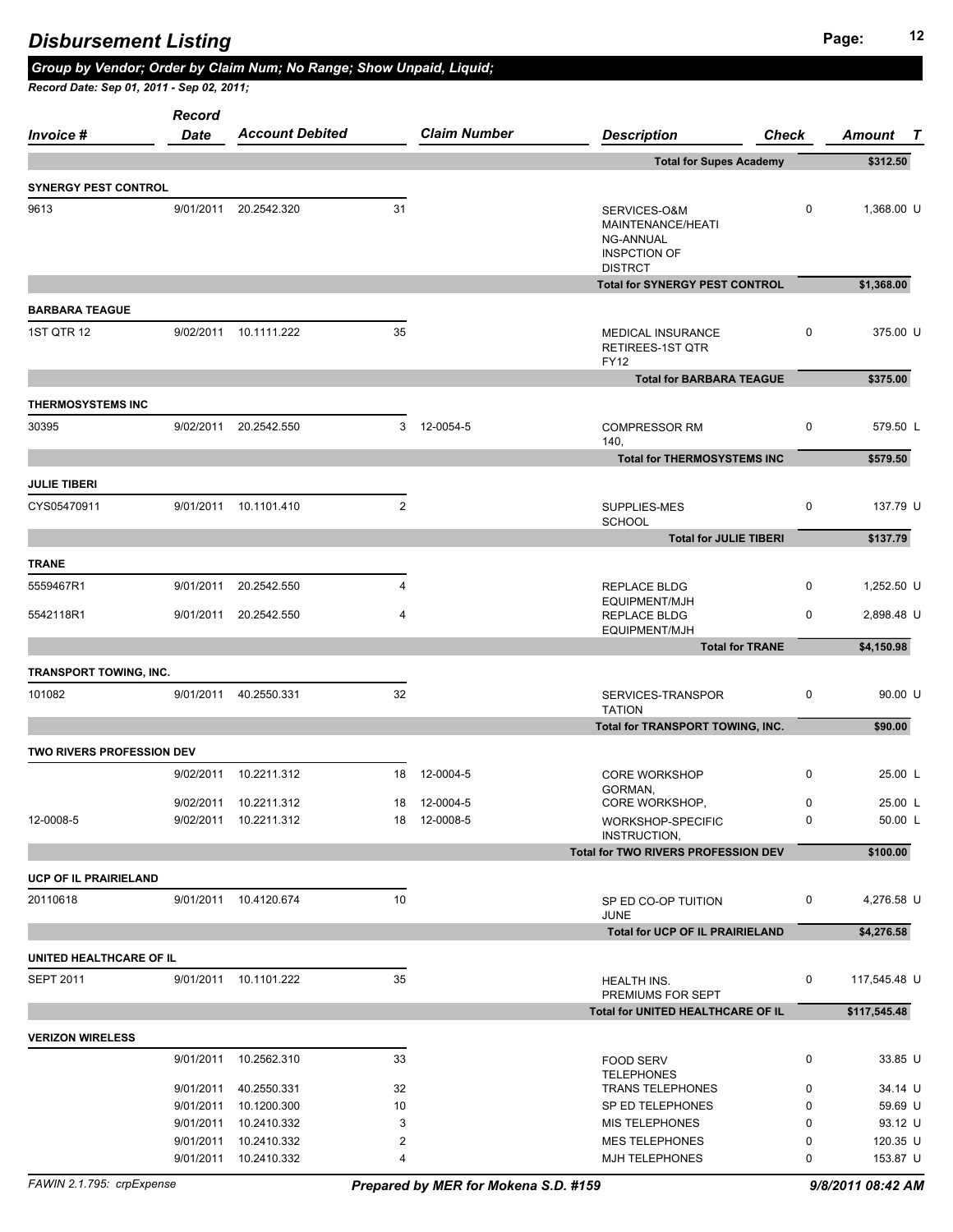|                                 | Record    |                        |                |                     |                                                           |              |                        |
|---------------------------------|-----------|------------------------|----------------|---------------------|-----------------------------------------------------------|--------------|------------------------|
| Invoice #                       | Date      | <b>Account Debited</b> |                | <b>Claim Number</b> | <b>Description</b>                                        | <b>Check</b> | Amount<br>$\mathbf{T}$ |
|                                 | 9/01/2011 | 20.2542.340            | 30             |                     | <b>DISTRICT</b><br><b>TELEPHONES</b>                      | 0            | 282.32 U               |
|                                 |           |                        |                |                     | <b>Total for VERIZON WIRELESS</b>                         |              | \$777.34               |
| <b>VILLAGE OF MOKENA</b>        |           |                        |                |                     |                                                           |              |                        |
| 201-2180-00-01                  | 9/02/2011 | 20.2542.370            | 31             |                     | <b>MES NORTH -</b><br>UTILITIES-WATER &<br><b>SEWER</b>   | $\pmb{0}$    | 49.01 U                |
| 201-2176-00-01                  | 9/02/2011 | 20.2542.370            | 31             |                     | MIS SOUTH -<br>UTILITIES-WATER &<br><b>SEWER</b>          | 0            | 100.00 U               |
| 201-2175-00-01                  | 9/02/2011 | 20.2542.370            | 31             |                     | <b>MES CENTRAL -</b><br>UTILITIES-WATER &<br><b>SEWER</b> | $\pmb{0}$    | 142.80 U               |
| 201-2170-00-01                  | 9/02/2011 | 20.2542.370            | 31             |                     | MES SOUTH -<br>UTILITIES-WATER &<br><b>SEWER</b>          | 0            | 262.64 U               |
| 302-1482-00-01                  | 9/02/2011 | 20.2542.370            | 31             |                     | MJH -<br>UTILITIES-WATER &<br><b>SEWER</b>                | 0            | 419.68 U               |
|                                 |           |                        |                |                     | <b>Total for VILLAGE OF MOKENA</b>                        |              | \$974.13               |
| <b>VISION SERVICE PLAN (IL)</b> |           |                        |                |                     |                                                           |              |                        |
| <b>SEPT 2011</b>                | 9/01/2011 | 10.1101.222            | 35             |                     | <b>VISION INS.</b><br>PREMIUMS FOR SEPT                   | 0            | 1,122.64 U             |
|                                 |           |                        |                |                     | Total for VISION SERVICE PLAN (IL)                        |              | \$1,122.64             |
| <b>CARRIE WALZ</b>              |           |                        |                |                     |                                                           |              |                        |
|                                 |           | 9/01/2011 40.2559.690  | 32             |                     | FEE ACH<br>REFUND-TRANSPORT<br><b>ATION</b>               | $\pmb{0}$    | 22.22 U                |
|                                 |           |                        |                |                     | <b>Total for CARRIE WALZ</b>                              |              | \$22.22                |
| <b>WEST MUSIC</b>               |           |                        |                |                     |                                                           |              |                        |
| S1603045                        | 9/02/2011 | 10.1102.410            | $\overline{4}$ | 12-0048-2           | MUSIC DRUMMING<br>PKG-MJH,                                | 0            | 1,302.75 L             |
| S1603045                        | 9/02/2011 | 10.1101.410            |                | 2 12-0048-2         | MUSIC DRUMMING<br>PKG-MES,                                | 0            | 1,302.75 L             |
|                                 |           |                        |                |                     | <b>Total for WEST MUSIC</b>                               |              | \$2,605.50             |
| <b>DONNA WILSON</b>             |           |                        |                |                     |                                                           |              |                        |
| <b>1ST QTR 12</b>               | 9/02/2011 | 10.1111.222            | 35             |                     | MEDICAL INSURANCE<br>RETIREES-1ST QTR<br>FY12             | 0            | 375.00 U               |
|                                 |           |                        |                |                     | <b>Total for DONNA WILSON</b>                             |              | \$375.00               |
| <b>JAIME ZIETARA</b>            |           |                        |                |                     |                                                           |              |                        |
|                                 |           | 9/01/2011 40.2559.690  | 32             |                     | FEE KINRBRDGE<br>REFUND-TRANSPORT<br>ATION-JOSEPH         | $\pmb{0}$    | 87.00 U                |
|                                 |           |                        |                |                     | <b>Total for JAIME ZIETARA</b>                            |              | \$87.00                |